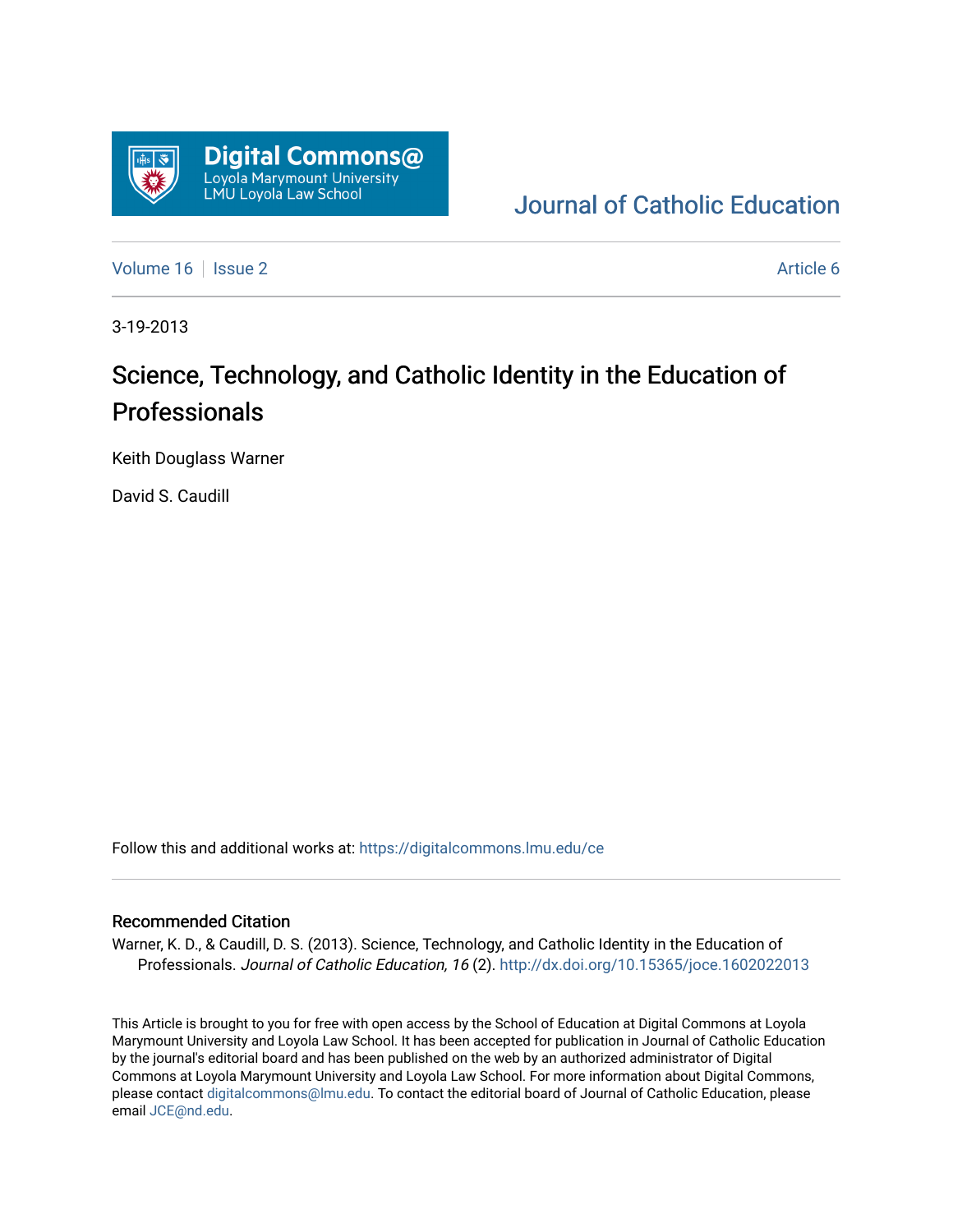## **Science, Technology, and Catholic Identity in the Education of Professionals**

Keith Douglass Warner, O.F.M. Santa Clara University, California David S. Caudill Villanova University School of Law, Pennsylvania

*The reception of* Ex corde ecclesiae *has been uneven across the disciplines, with scant interest in distinctly Catholic pedagogies outside of the humanities. This essay argues that Catholic universities can distinguish themselves by how they present science and technology in their curriculum by drawing from the interdisciplinary field of "science, technology & society," or STS. We argue that discussions about Catholic identity, science, and human values can and should extend into the curriculum while simultaneously safeguarding academic freedom, and that this can readily be done in professional schools, such as law and engineering. We outline the contributions that STS as a field could offer Catholic higher education. We discuss how teaching science and technologies as social forces can provide the intellectual and reflective space necessary for critical reflection on their moral dimensions, in society and in the emerging professional lives of students. We argue that STS can help Catholic universities express the Catholic tradition of linking knowledge and*  wisdom, and thus has the potential to advance the distinctly Catholic character *of universities. To substantiate our claims, we present three examples of STS in Catholic higher education curriculum: undergraduate core curriculum, law school instruction, and frugal innovation in engineering education.* 

## **Introduction: The Value Commitments of a University**

We must ask ourselves whether both science and religion will contribute to the integration of human culture or to its fragmentation. It is a single choice, and it confronts us all…Simple neutrality is no longer acceptable. ( John Paul II, 1988)

The release of *Ex corde ecclesiae* (ECE) by Pope John Paul II in 1990 marked a threshold in discussions of the distinct characteristics of Catholic higher education. ECE articulated an expansive vision for marked a threshold in discussions of the distinct characteristics of Catholic higher education. ECE articulated an expansive vision for

*Catholic Education: A Journal of Inquiry and Practice*, Vol. 16, No. 2, March 2013, 237-263 © Trustees of Boston College.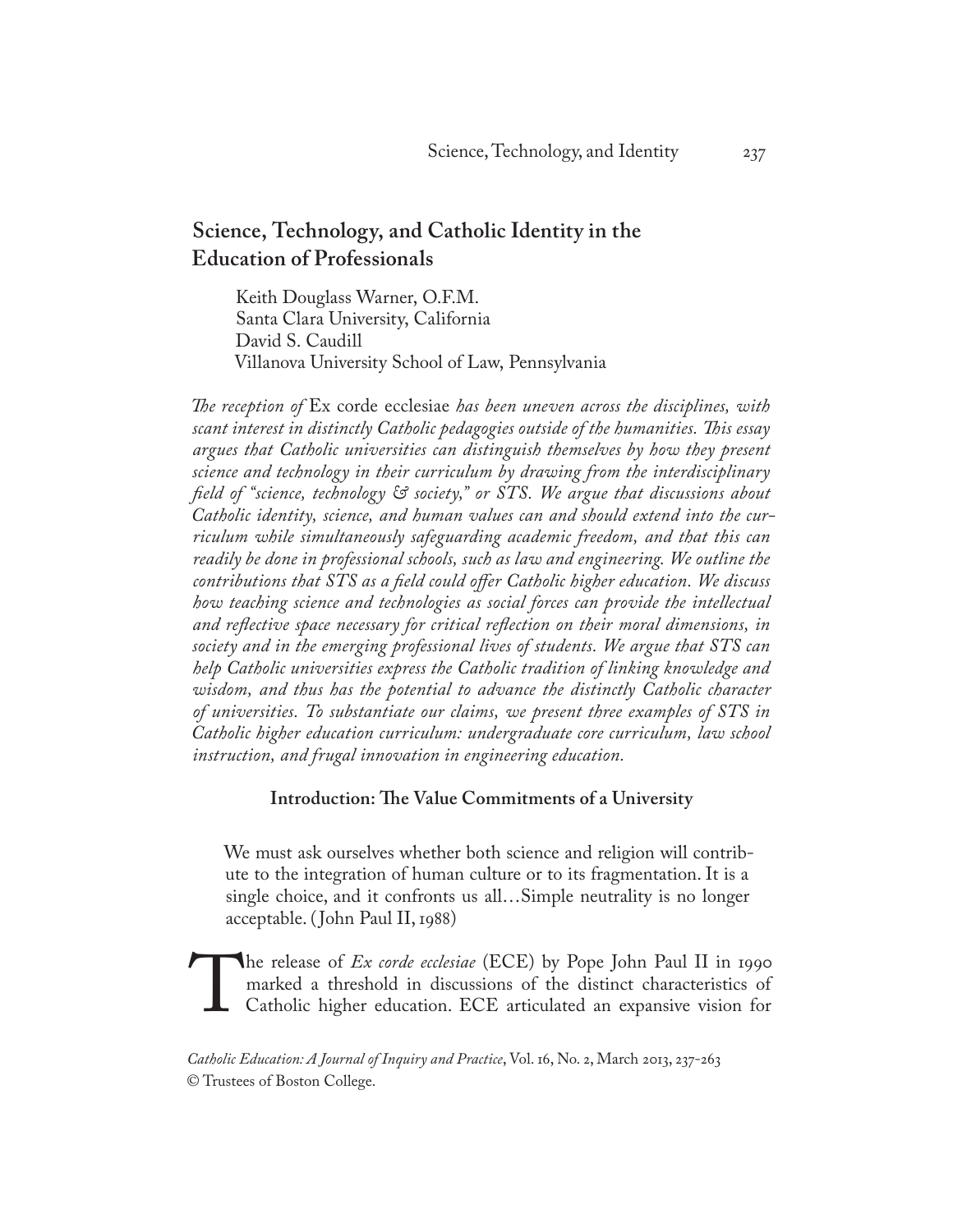Catholic universities, and elaborated specific roles and responsibilities for various parties in fulfilling their distinctly Catholic mission (Morey & Piderit, 2006). Some smaller Catholic schools welcomed the document and proudly proclaimed their Catholic identity, but many—especially larger Catholic universities that depend upon external research funding—expressed concern about the potential erosion of institutional autonomy and academic freedom (D'Souza, 2002; Dosen, 2000; Janosik, 1999). Some administrators and faculty questioned the value of a distinctly Catholic identity, and whether the vision of ECE could be compatible with the culture of American higher education.

With respect to the meaning(s) of distinctly Catholic higher education, there is substantial agreement that "because reason and faith are ultimately related in the Catholic tradition, every part of a Catholic School's curriculum should be informed in some way by philosophical, ethical, and theological perspectives" (Heft, 2010, p. 10). The presentation of faith and reason as linked is generally done in undergraduate theology and philosophy courses, where it has been said that "the Catholic School is free to teach whatever, and however, it deems best" (Lawler, 1950, p. 53). And in the rest of the humanities curriculum, integration of Catholic values is at least easily imaginable; for example, in "the study of history, the presence, forms, and vitality of various religions are studied as an integral part of the human story" (Heft, 2010, p. 10). Thus nearly all Catholic university websites promise an education influenced by Catholic traditions, teachings, or values; and their respective departments of mission typically hold workshops to help faculty integrate Catholic social teaching. There is controversy, to be sure: (1) concerns over academic freedom (Thiessen, 2001); (2) accusations that some "elite Catholic schools are sadly lost" to secular models of education (Weigel, 2007); and (3) whether an emphasis on values, and not Catholic values, is sufficient to advance Catholic identity (Orsy, 1987).

Resistance to ECE has focused on Part II, "General Norms;" however, its positive vision of the contributions of Catholic universities to the well-being of society, elaborated in Part I, "Identity and Mission," has received less attention. Critics of ECE have failed to engage the broader philosophical propositions of Part I: how universities are to provide service to society, pastoral ministry, cultural dialogue, and evangelization. Generally speaking, it is remarkable how little consideration has been devoted to any distinctly Catholic approach to pedagogy outside of religious studies, philosophy, and the humanities. Substantially less attention has been devoted to fostering Catholic identity at the graduate level (Hellwig, 2000). Of course, some efforts have reached beyond the humanities to integrate Catholic values into professional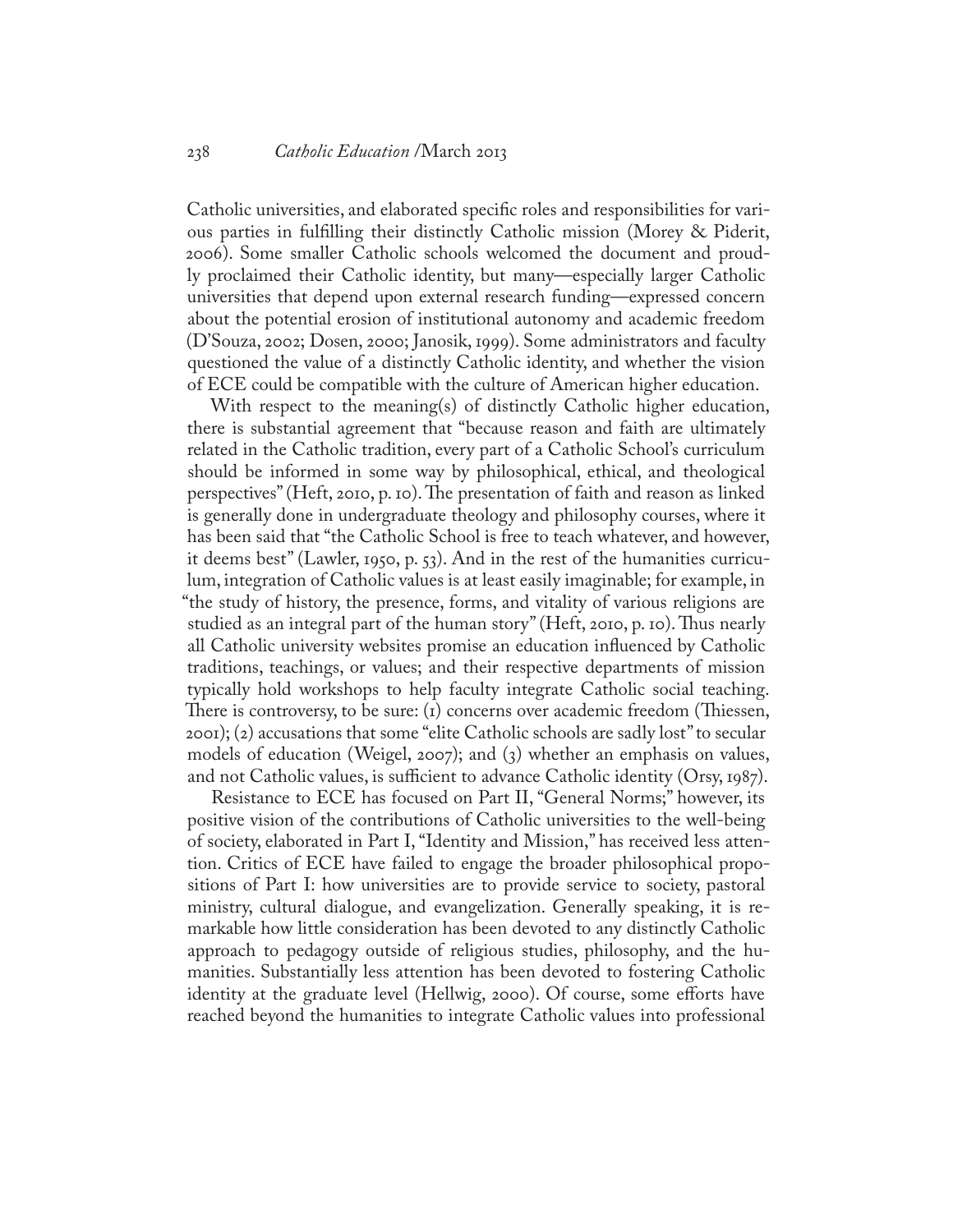training. In Catholic legal education, successes have been reported concerning many Catholic legal scholars in law schools who integrate "Catholic social and intellectual thought into the mainstream of American legal education" (Mengler, 2010). And while we focus in this article on science education in law and engineering, and not medical training, "the Christian vision of the human person will fundamentally shape the care given the sick, the poor, and especially the dying" (Heft, 2010, p. 10).

This essay argues that Catholic universities, drawing from the classic Catholic understanding of the integral relationship of knowledge and wisdom, can distinguish themselves by how they present science and technology in their curriculum and research. This is not to suggest that the content of natural science be different at Catholic universities than at other schools. Rather, it argues that Catholic universities should engage science and technology as social forces within society that have significant cultural and ethical implications, and that society shapes the trajectory of their development. The interdisciplinary field of "science, technology & society," or STS, provides a particularly suitable framework for exploring the dynamic interaction of science and technology and society. Briefly, STS is an interdisciplinary field of inquiry focused on the social and cultural aspects of the scientific enterprise, including, for example, the authority structures of scientific institutions, the rhetorical practices identifiable in scientific texts, the economic pressures that influence science, the ethical implications of technology, and the social values embedded in scientific practice.

Furthermore, this essay argues that the distinctly Catholic approach to knowledge within the Catholic intellectual tradition (Hellwig, 2000) should find expression in how universities operating within this tradition present the relationships between science, technology, human society, and moral values. This broader conceptual framework can and should be applied to the content and structure of curriculum while simultaneously safeguarding academic freedom, and that this can readily be done in professional schools, such as law, engineering, and medicine. This essay argues that STS tools can enhance the critical thinking skills of students, promote critical reflection on the mutual influence of science and human values (such as Catholic social teaching), and advance a distinctly Catholic approach to educating professionals by instilling a sense of vocation, calling, or moral purpose. We do not argue that the STS model itself necessarily fosters Catholic identity, or that teaching STS necessarily prompts students to reflect on their own vocation and life purpose. Rather, STS opens up a broader conceptual framework for considering the so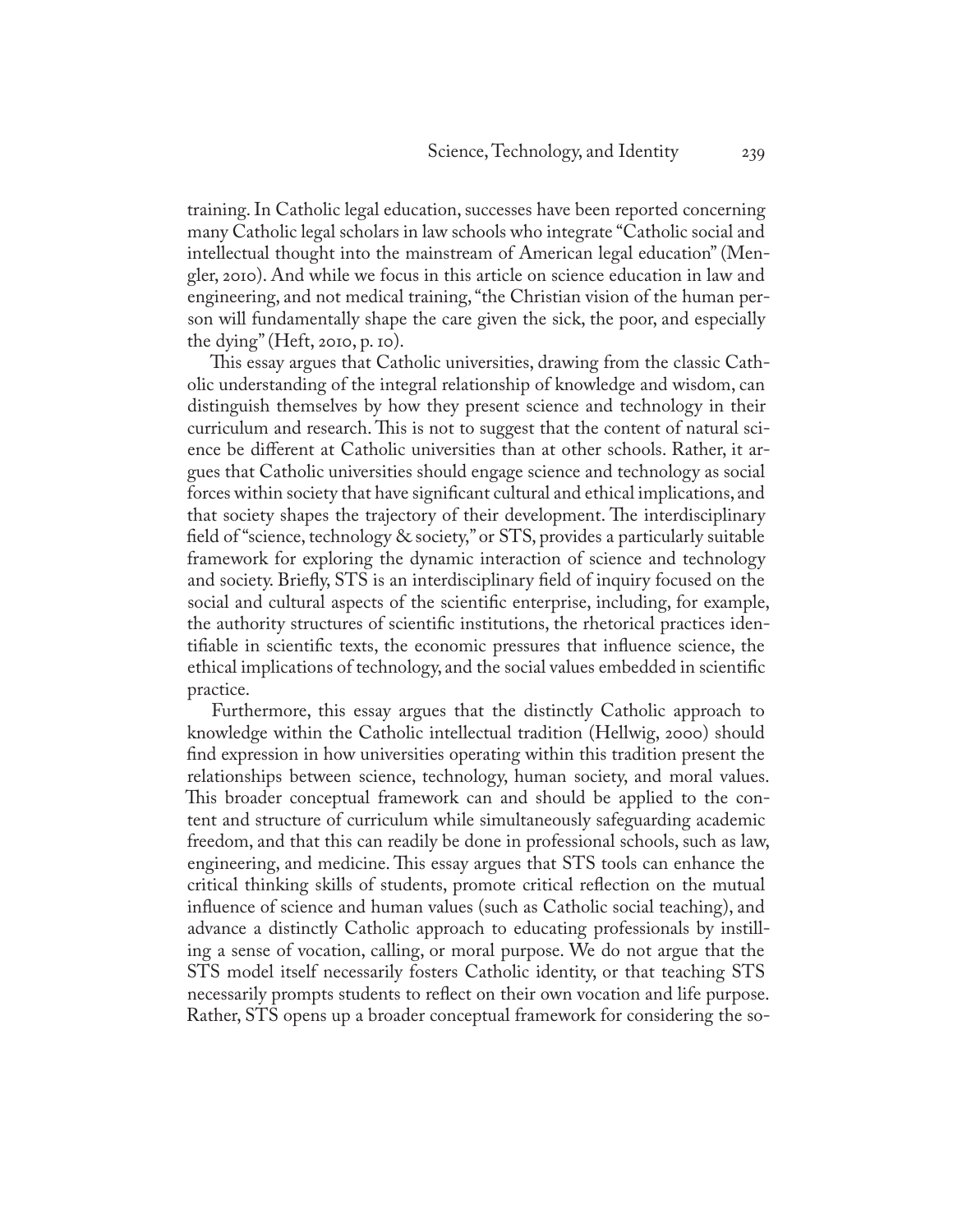cial dimensions of science and technology, in other words, the social relations that give rise to science and technology and the social implications thereof. It is this presentation of social choices that can stimulate students to consider moral options that they might take individually or in a profession, in a pedagogical situation where they might otherwise not recognize the existence of ethical or vocational choices.

We begin, in section II, with a discussion of how teaching science and technology as social forces can foster Catholic identity. Calling into question the received wisdom that science is necessarily in conflict with religion (Mahner & Bunge, 1996), we argue that science and technology cannot exist but within a cultural context, and that STS tools can provide the interdisciplinary analytical framework to interpret how science and religion are related through culture. We describe the congruence of STS with classic Catholic formulations of knowledge and wisdom, and highlight how the STS framework can facilitate moral assessment of science and technology in society.

In section III, we attempt to summarize briefly the history and influence of STS–even though there are numerous STS programs, centers, and faculty in universities throughout the nation (and world), some readers may only be vaguely familiar with STS. For example, STS is often viewed as a critique of, or attack upon, science, which is misleading but resulted in the so-called science wars—an academic skirmish supposedly between those with total faith in science as the (only) source of objective knowledge, and those social constructivists who labeled every advance in science as a merely rhetorical or ideological accomplishment. Neither position in this trite narrative is attractive or compelling, and we hope to provide a fairer summation of an important controversy. The reason for our interest in STS, however, is not simply to argue that it has academic value, but rather that STS should be of particular interest for Catholic higher education, especially for the training of the professions that will inevitably shape the social context and consequences of science and technology development. Following our introduction of STS, we go on to argue that professional training requires an understanding of the role of values in the practice of science—how they appear in purportedly value-free science, and how the actual practice of science shapes values and has social consequences. Moreover, we emphasize the special responsibility that Catholic institutions of higher education have to prepare professionals who can think critically about science as they take on leadership positions in society. Actually, we are astonished at how many university students believe in value-free science and are unaware of the implications of STS research (Campbell, 2005). While conversations about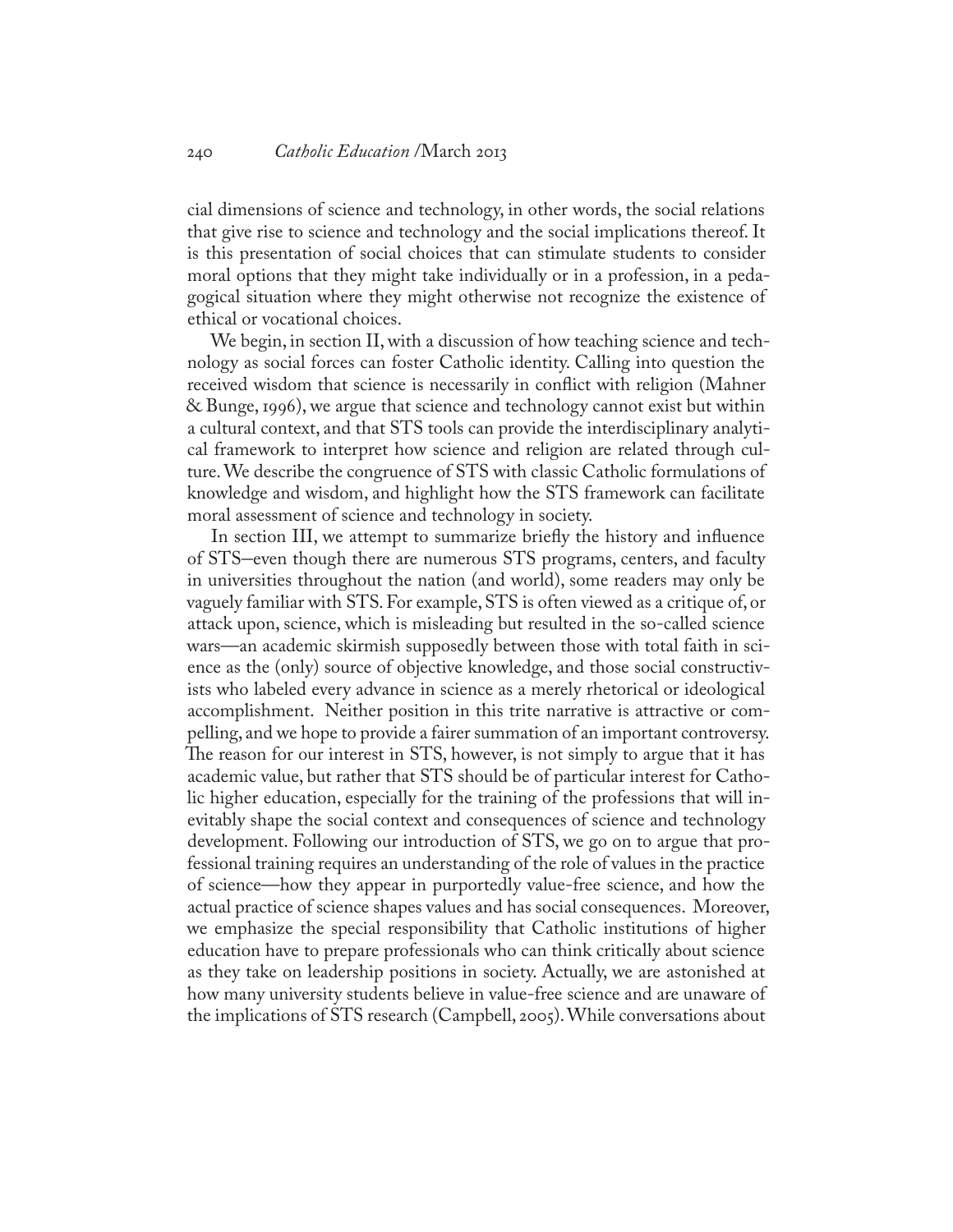Catholic values may perhaps be taking place somewhat spontaneously in the humanities, STS-themed courses for professional schools offer a new opportunity for a distinctly Catholic perspective, especially at the graduate level.

Section IV presents three examples of STS applications for Catholic higher education curriculum: (1) STS as an undergraduate core requirement, (2) STS in the law school, and (3) engineering technology development for underserved communities. These pedagogical examples, to varying degrees, invite students to consider moral and vocational choices around society's use of science and technology. We conclude that the field of STS holds out the promise of assisting Catholic higher education in its mission by making visible the fundamental role of culture in shaping science and technology as social forces with the potential to promote the good. This analytical framework can serve as a robust foundation for helping Catholic higher education fulfill the moral vision of ECE.

## **A Counterintuitive Approach: Facilitating Catholic Identity by Teaching Science and Technology as Social Forces**

The "conflict thesis" asserting the inevitable "warfare" between science and religion, dating back more than a century (White, 1896), remains popular among the public and some scientists. Putatively justified by the "Galileo affair," this approach presumes science as a way of knowing superior to any other. On the other hand, some American Christians today express suspicion of science and scientists. The inevitability of conflict has been broadly rejected by philosophers and historians of science as inadequate to explain how human beings have actually related the fields of science and religion (Dixon, 2005). These types of ideological assumptions—that science and religion must exist in conflict, or that they cannot possibly have anything to say to each other—are incompatible with a Catholic philosophy of knowledge. Briefly, leading scholars studying science and religion have identified four recurring approaches: conflict, independence (or contrast), dialogue (or contact), and integration (or confirmation) (Barbour, 2000; Haught, 1995).

As a former professor of philosophy, Pope John Paul II was deeply interested in the contemporary dialogue of faith and reason, and the relationship between science and culture. His understanding of the relationship between science and religion might be best described as a blend of the "dialogue" and "integration" approaches: "Science can purify religion from error and superstition; religion can purify science from idolatry and false absolutes. Each can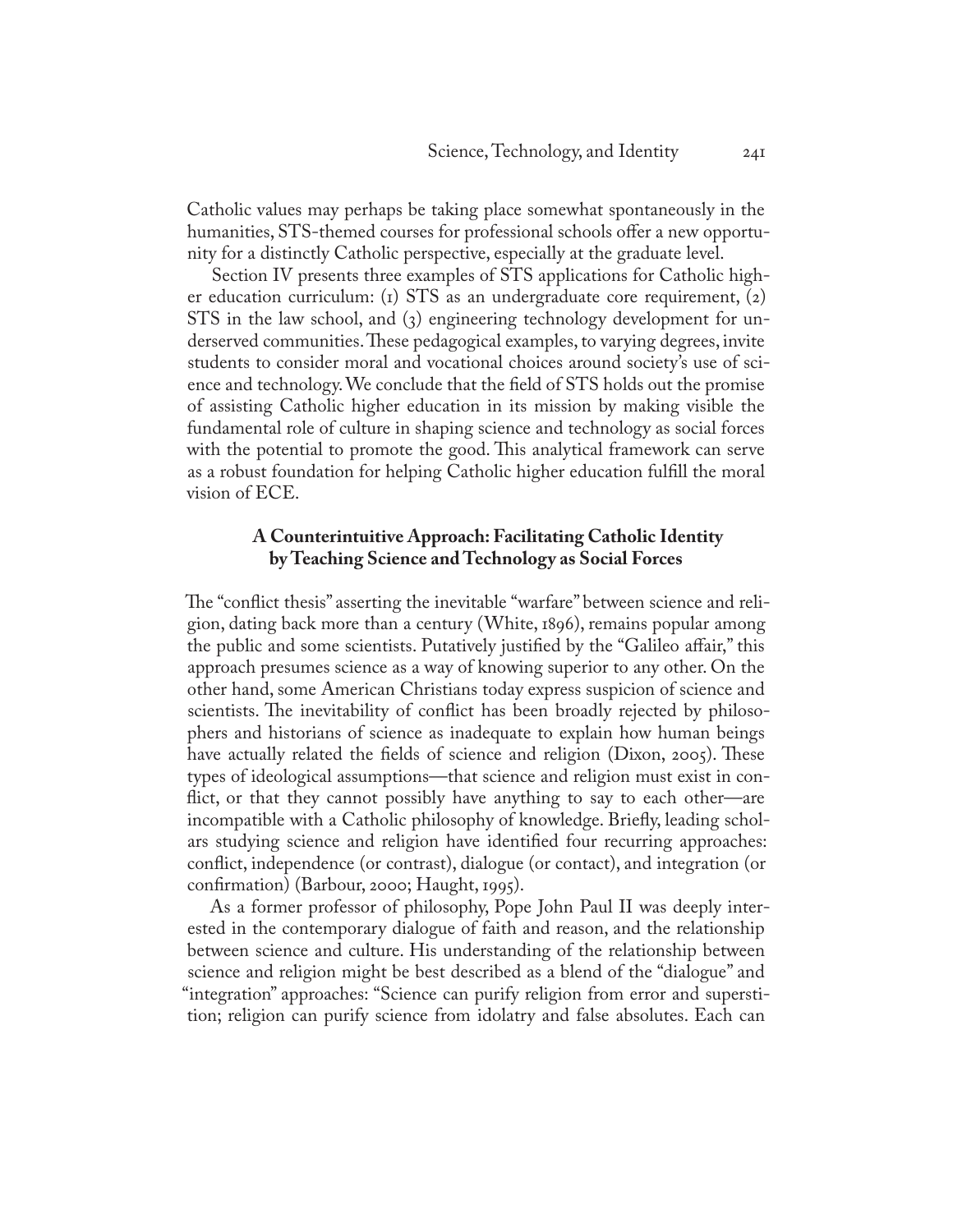draw the other into a wider world, a world in which both can flourish" ( John Paul II, 1988). He affirmed that the Church erred in the case of Galileo, and he extended the Catholic teaching tradition, dating at least back to Vatican II, of insisting on the intellectual autonomy of science and theology, the so-called principle of noninterference (Hayes, 2001):

[T]he church does not propose that science should become religion or religion science. On the contrary, unity always presupposes the diversity and integrity of its elements…both religion and science must preserve their autonomy and their distinctiveness. Religion is not founded on science nor is science an extension of religion. Each should possess its own principles, its pattern of procedures, its diversities of interpretation and its own conclusions. ( John Paul II, 1988)

This principle broadly applies to the dialogue of faith and reason across the academic disciplines.

ECE also insisted that the intellectual autonomy of disciplines must be combined with active multidimensional dialogue between Christian thought and the modern sciences (ECE 46). In the vision of ECE, dialogue between faith, culture, and knowledge of all types—especially the sciences—is central to the mission of Catholic higher education. ECE articulates an epistemological dimension to the dialogue with the sciences, but also ethical and cultural dimensions. Thus, theologians and the Church can never impose a view on scientists, but conversely, scientists and those who develop technologies have the duty to recognize the implications of their discoveries and inventions on human culture:

Science develops best when its concepts and conclusions are integrated into the broader human culture and its concerns for ultimate meaning and value. Scientists cannot, therefore, hold themselves entirely aloof from the sorts of issues dealt with by philosophers and theologians. By devoting to these issues something of the energy and care they give to their research in science, they can help others realize more fully the human potentialities of their discoveries. ( John Paul II, 1988)

ECE's proposal that human culture serve as the context for dialogue between scientists, theologians, philosophers, and ethicists is remarkably compatible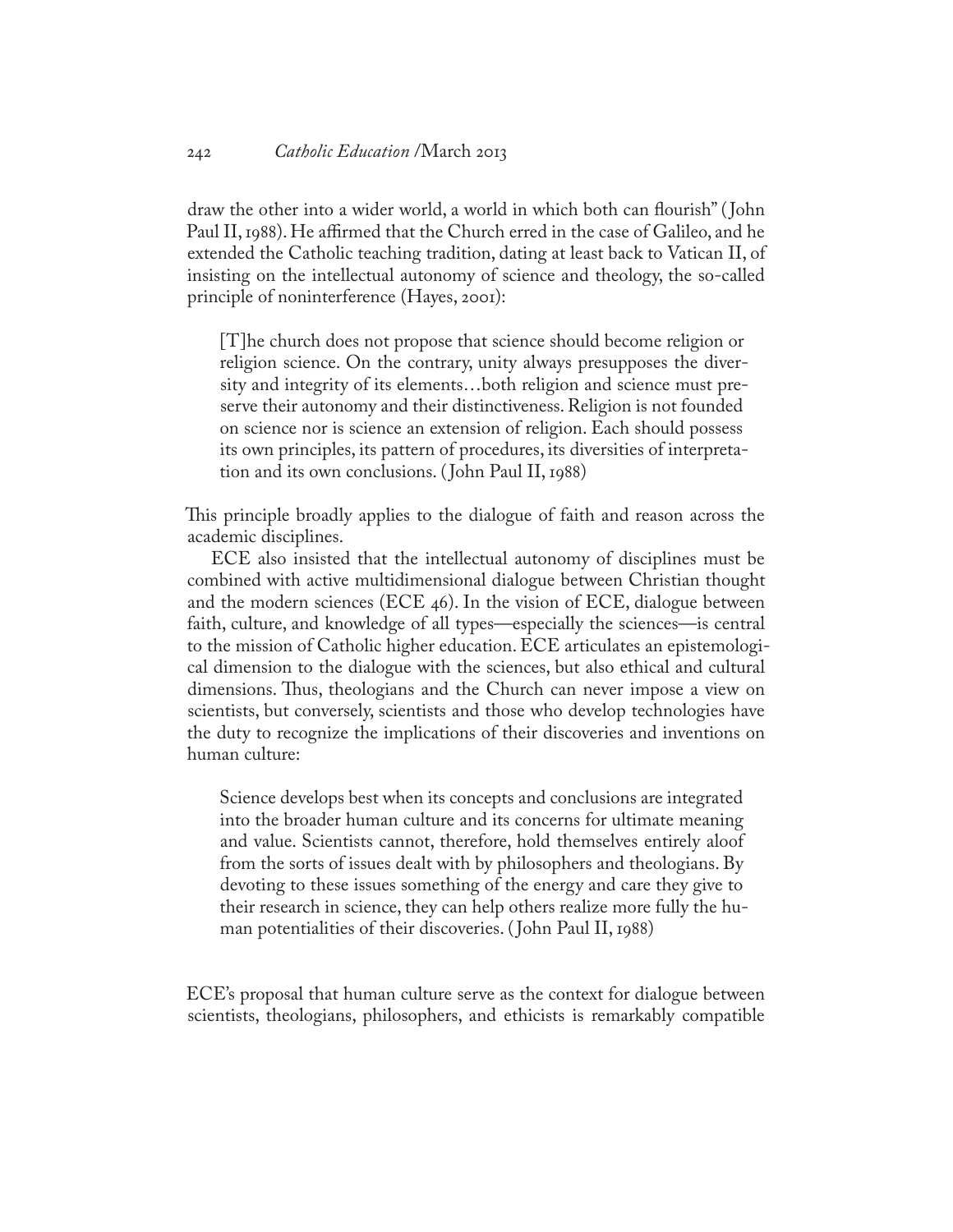with core theoretical principles of STS.

The field of STS arose, in part, to investigate the social power of scientists, the truth claims made by scientists, and the social implications of technology development (Baglio, 1999). Indeed, many of the scholars who pioneered the field rejected the idealized presentation of science as value-free, a notion common in scholarship of a prior generation. The disciplinary *tributaries* to STS include: (1) the history of science, where the influences of social contexts are identified, (2) anthropological inquiry, insofar as a laboratory might be observed by an outsider to identify its social practices, (3) cultural studies, as a project to identify empowered and disempowered discourses, (4) the philosophy of science, as a study of the assumptions and presuppositions that ground scientific inquiry, and  $\zeta$  the fields of science and engineering, to the extent that scientists and technologists seek to understand the social implications of their work. Teaching STS is not the same as teaching the principles of one of the natural sciences, but any group of natural scientists can be studied as a social phenomenon or community of practitioners adopting particular experimental conventions, reward frameworks, consensus-building techniques for overcoming controversies, and linguistic preferences.

STS investigates the cultural contexts in which scientific and technological development occur, as well as the cultural values that alternatively encourage, support, and interfere with the directions, progress, and failures of science and technology. This is highly appropriate for informing the education of professionals, because of their potential power and autonomy in society. Critical thinking about how science and technology actually function within society is therefore essential to the mission of Catholic higher education in the modern world. American Catholic universities, especially those with professional schools, have special opportunities and obligations to teach how science is used in society, and they can better fulfill these by deploying the analytical tools of STS. The thrust of ECE suggests the importance of training professionals who use science to understand what science and technology actually are: how they function as ethically laden forces within society, and how they could advance a more just and sustainable world. In this framework, the development and application of science and technology could be evaluated in light of a Catholic social vision of human culture and its authentic development, including the dignity of the human person, the common good, and stewardship of the Earth.

Scientists have at times presented science as deterministic, or as John Paul II said, in terms of false absolutes. The STS framework provides the intellectual and reflective space for students to evaluate critically the moral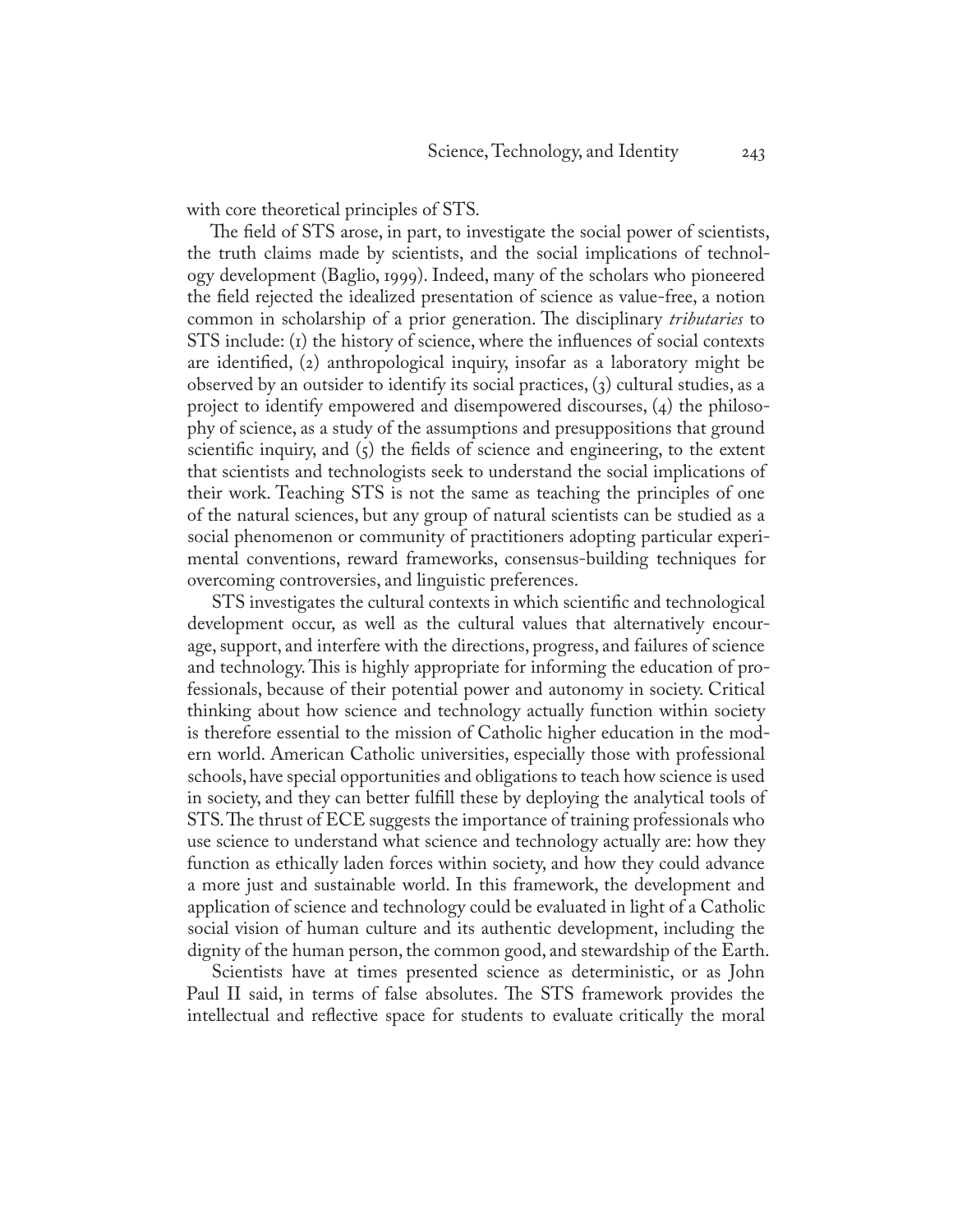dimensions of how science, technology, and society are related. It is this presentation of social choices that can prompt students to consider moral options available to them, individually or socially, where in other pedagogical situations, this ethical dimension might be ignored or excluded. The more open frame of STS makes possible the dialogue between the sciences and broader human culture and questions of ultimate meaning. The STS framework can help a Catholic university accommodate and engage the broader cognitive, intellectual, and philosophical issues raised by contemporary science and technology. The field of STS does not, by itself, provide this integration. STS does, however, offer a conceptual framework that makes possible an integrative approach to knowledge, wisdom, and moral praxis in contemporary society. As Monika Hellwig (2000) asserts, a key distinguishing feature of the Catholic intellectual tradition is the desire to integrate knowledge with practical wisdom for living of one's life. STS can enhance the integration of science and technology into the Catholic approach to knowledge and learning.

#### **STS: Articulating Social Values, Science, and Technology**

While the sociology of science has never been viewed as an integral part of the natural sciences, some of its earliest efforts—which can be called the "first wave" of STS and include the work of sociologist Robert Merton—were "aimed at understanding, explaining, and effectively reinforcing the success of the sciences, rather than questioning their basis" (Collins & Evans, 2002, p. 239). But from the early 1970s to the present, a "second wave of STS re-conceptualized [science] as a social activity" (p. 239), and began to focus on the cultural, institutional, and rhetorical aspects of the scientific enterprise. For example, drawing upon anthropological models of inquiry, some sociologists of science visited laboratories to observe what scientists do and say, as if visiting a foreign tribe to discern how the "natives" produced their "culture."

They found many practices that seemed to share more with daily life outside the lab than with the strict edicts governing knowledge in science, such as universality, objectivity, or reproducibility. Measurement might be based on a very unclear consensus. Techniques might be developed in local settings and depend upon local materials and practices …The establishment of findings in the laboratory as facts accepted by the wider scientific community might turn out to be in large part a social process…of gaining credibility. (Martin, 1994, p. 6)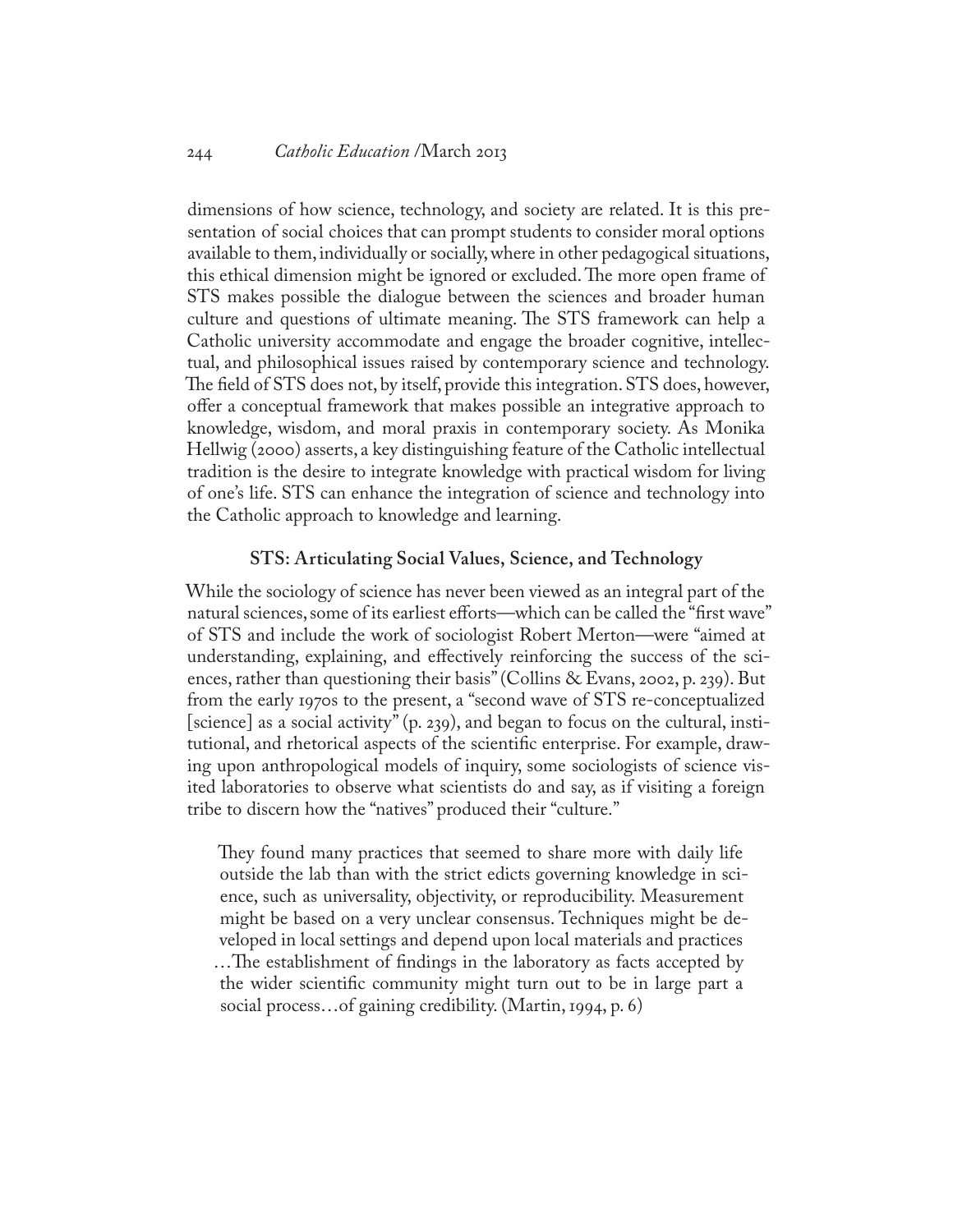As more and more social and cultural aspects of science were identified (not in the official texts and self-understandings of scientists, but through observational studies and interviews), STS as a field took various "turns"— (1) away "from the Kuhnian predilections for science as theory-driven (i.e., observation is always theory-laden or biased by theoretical presuppositions)" (Rheinberger, 1999, p. 285), and (2) toward science as a cultural production, a practice, involving not only theory but narratives and rhetoric, negotiation and interpretation, linguistic conventions, and discursive strategies. Concerned that this "semiotic" turn might seem to be a reduction of scientific achievement to rhetorical force, Timothy Lenoir remarked that the "emphasis on practice in recent science studies has included material as well as symbolic culture," calling attention to the "materiality beyond" the texts of science (Lenoir, 1999, p. 291). Thus Bruno Latour's so-called naturalist turn in STS emphasized that

scientific facts are indeed constructed [but] they cannot be reduced to the social dimension because this dimension is populated by objects mobilized to construct it...The ozone hole is too social and too narrated to be truly natural; the strategy of industrial firms…is too full of chemical reactions to be reduced to power and interest; the discourse of the exosphere is too real and too social to boil down to meaning effects. Is it our fault if the networks are simultaneously real, like nature, narrated, like discourse, and collective, like society? (Latour, 1996, p. 6)

One goal of the STS project is to show that the social contexts, institutionalized credentialing processes, contested representations, consensus-building techniques, rhetorical moves, theoretical commitments, and experimental conventions of science are not external or expendable *influences*, but actually *constitute* scientific practice.

The significance of STS as an intellectual project is that its identifications of the social, institutional, and rhetorical aspects of science are conventionally not part of the natural sciences—neither the self-understanding of scientists, nor the treatises and journal articles they read and discuss, are oriented to the cultural aspects of science. Because social, economic, or political values and interests are not supposed to influence or be a part of science, the "first wave" of STS was characterized as a "sociology of error:"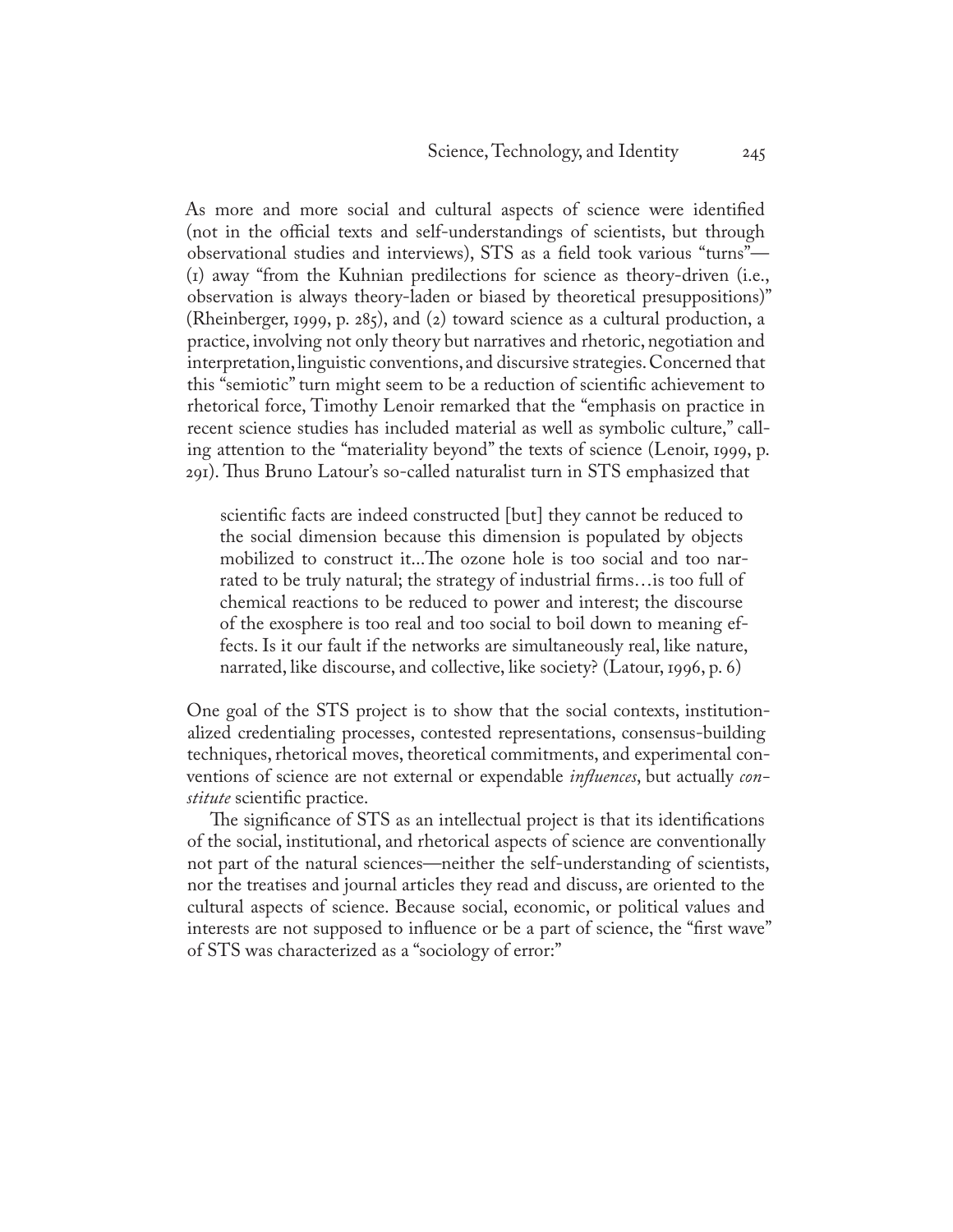#### 246 *Catholic Education* /March 2013

False belief could be directly explained through a "social fact" (personality, prejudice and so on) disrupting the proper operation of scientific norms...Put simply, in this view of science, the facts themselves determine truth, while error is explained by processes of a psychological or social nature. (Potter, 1996, p. 19)

Even after the second wave, when those who idealize science (as a matter solely of theory/data/conclusion) were faced with evidence of institutional gate-keeping, dominant theoretical paradigms, methodological preferences, experimental conventions, negotiation strategies, consensus-building activities, and governing linguistic structures, these "social" *factors* could all be set aside (and ignored) as useful supports that are not part of science itself. For STS scholars, however, the entire process of scientific progress appeared to be social at every stage—not only were there theoretical presuppositions and communal expectations at the hypothesis stage, but also standards as to what is worth doing (or worth funding) and what is allowable in terms of general cultural values or government policy; at the testing stage, there were discursive regimes, governing metaphors, rhetoric and persuasion, and institutional gate-keeping in terms of granting credentials and selecting what to publish. And even the best science, in terms of rigorous methodology, can involve political and economic interests and pressures—they do not always signal an error. The notion that science and society are mutually constituting goes beyond the sociology of error.

In David Hess's account, our theories and assumptions, which are shaped by what we have the ability to observe and what we expect to observe, are the "outcomes of discussions and controversies in which social negotiation is critical" (Hess, 1995, p. 3). Hess then confirms that he is not suggesting that observations have nothing to do with reality—only that "observations are simultaneously socially shaped and representative of" a real natural world (p. 3). Alongside observations, our "decisions on appropriate methods, criteria for establishing replication, statistical measures, and so on are shaped by rhetoric, network politics, disciplinary cultures, gender socialization patterns, and so on" (p. 3). The social aspects of science are therefore neither dispensable nor merely external.

For our purposes, we are particularly interested in the social values that appear even in competent, respected science. For Ian Hacking,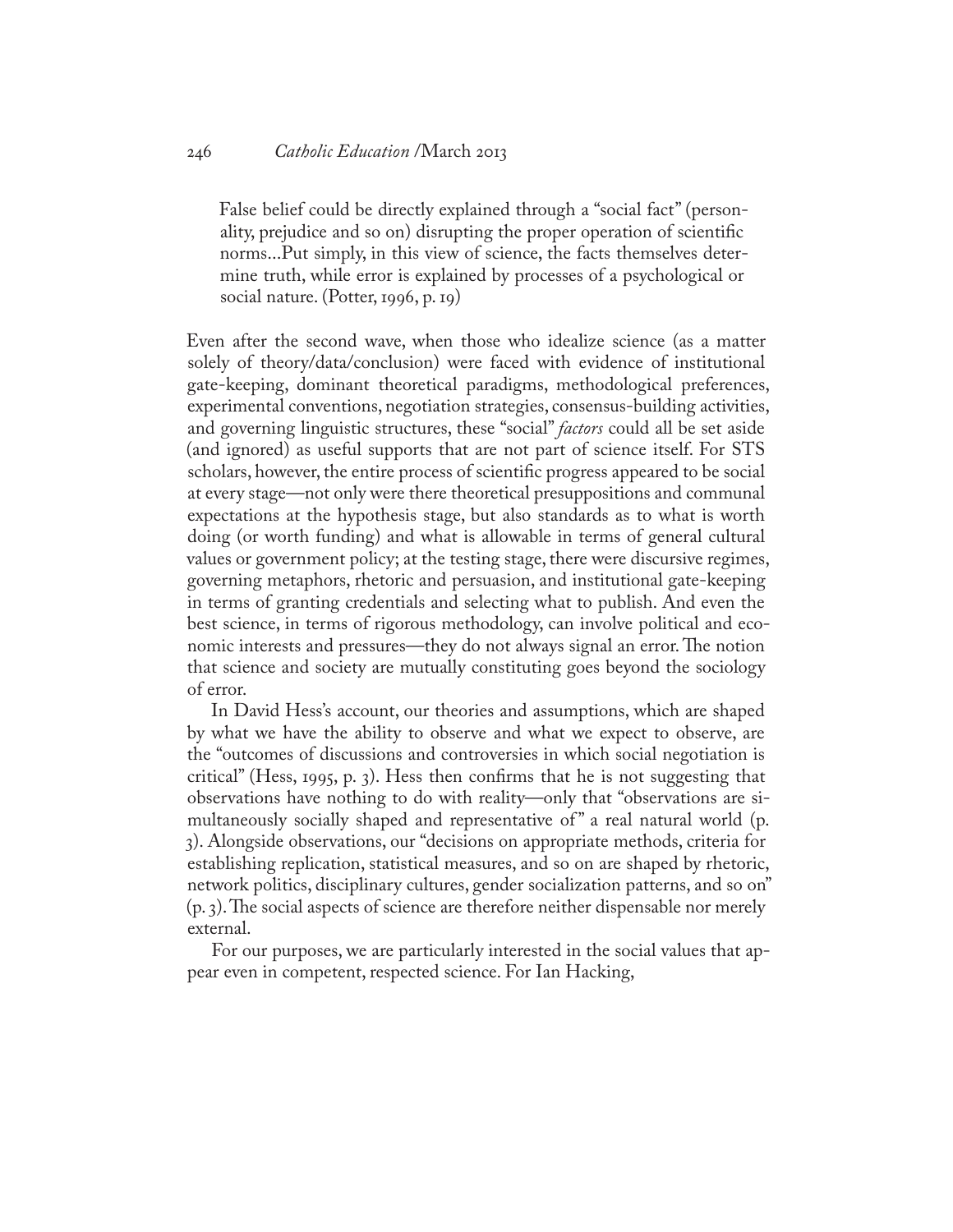it is patently obvious that which questions get asked, taken seriously, investigated, funded, reported, analyzed, and so forth is the result of social processes, human interaction, and current interests. Very few detailed questions are asked about the most widespread tropical diseases because there is no money in it for drug companies. (Hacking, 2000, p. S69)

And yet, the social context is not merely economic, since some

problems are especially significant…partly because of the history of research [in the field], partly because of what it is…possible to do, and partly because of the practical consequences of certain terms of inquiry when applied to the problems of certain kinds of societies. (Kitcher, 1998, p. 37)

Thus it may be "artificial and indeed impossible …to distinguish between intrinsic and extrinsic interest," between "strictly scientific determinations and strictly social determinations" (Bourdieu, 1999, pp. 32-33), because a

scientist strives to do research which he considers important. But intrinsic satisfaction and interest are not his only reasons...The scientist wants his work to be not only interesting to himself but also important to others. (Rief, 1961)

Valuation within the scientific community, and within society at large, is at issue in all science.

One of the interesting subdisciplines that developed alongside the cultural study of science (i.e., STS's study of science *as* a culture) is "literature and science." Literary images of science can be studied to identify popular sentiment—Mary Shelley's *Frankenstein* is often mentioned as reflecting a fear of scientists as amoral and dangerous (Haynes, 1994), which fear is reflected in numerous other historical and contemporary books and movies, particularly horror and science fiction films (Tudor, 1989). Even as societal trust and confidence in science is also apparent, there is nevertheless an ongoing concern that science and scientists should be ethically restrained. The term ELSI has become popular to signify attention to the ethical, legal, and social implications of science. While ELSI is often associated with "downstream" efforts to restrain science, after its discoveries and advancements, STS has shifted the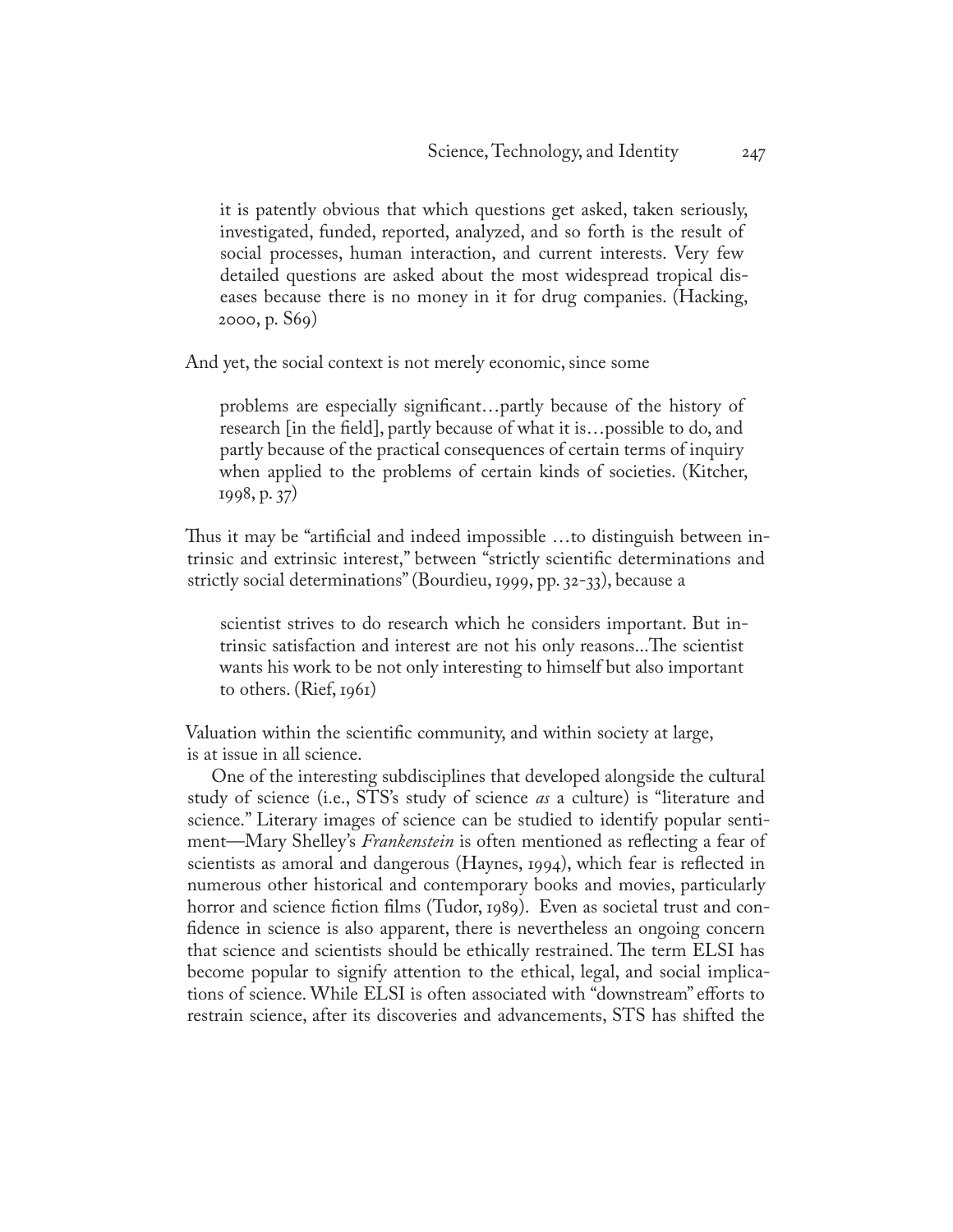gaze "upstream," into the laboratory, such that scientific discoveries and advancements can be coproduced alongside nonscientists (e.g., ethicists, lawyers, social theorists). A recent example has been discussed by anthropologist Paul Rabinow, who worked with the synthetic biology laboratory at Berkeley and who proposed a collaboration between biologists and engineers, on the one hand, and "ethicists, anthropologists, political scientists, administrators, foundation and government funders, students, and so on" (Rabinow, 2009). While we are somewhat critical of Rabinow's failure to mention STS (perhaps due to public relations), and his corresponding implication that there were no ethical values in the lab prior to the arrival of his team of nonscientists,

Rabinow's project might be a new model for [STS]–critically examine existing structures, recognize resistance (and try to overcome it), collaborate to develop ameliorative goals, and build ethical consensus, all from the inside. Take control of the social, institutional, and rhetorical reins of the scientific enterprise, and share in its successes–that would be more power than the anthropologist of science-in-action ever has. (Caudill, 2009, p. 439)

In the end, Rabinow considered his experiment unsuccessful, but not a failure, and he hopes to modify and improve the "experiment" to make some "scientific progress" (Rabinow, Gaymon, & Stavrianakis, 2009, pp. 478-479).

In our own "experiment," we highlight the potential of STS insights in Catholic higher education, particularly with respect to identifying opportunities for integrating and teaching Catholic values outside the undergraduate humanities. The specific aspects of STS that we draw on and emphasize include reflection on (1) the value inquiries initiating scientific research (What is worth doing/funding?), (2) the cultural values directing science (What is allowable?), and (3) the social evaluation of the results of science (What are the moral implications of technology development?). And we are not simply interested in the importance of a discourse concerning values in higher education; rather, we emphasize the relevance and availability of distinctly Catholic values to our students: What is worth doing/funding in light of the *common good*? What is allowable in light of the *dignity of the human person*? And what are the implications of technology development in light of the *moral obligation to address the needs of the poor and promote stewardship of the earth*? In the next section, we offer three examples based on our experiences as faculty members at Catholic universities.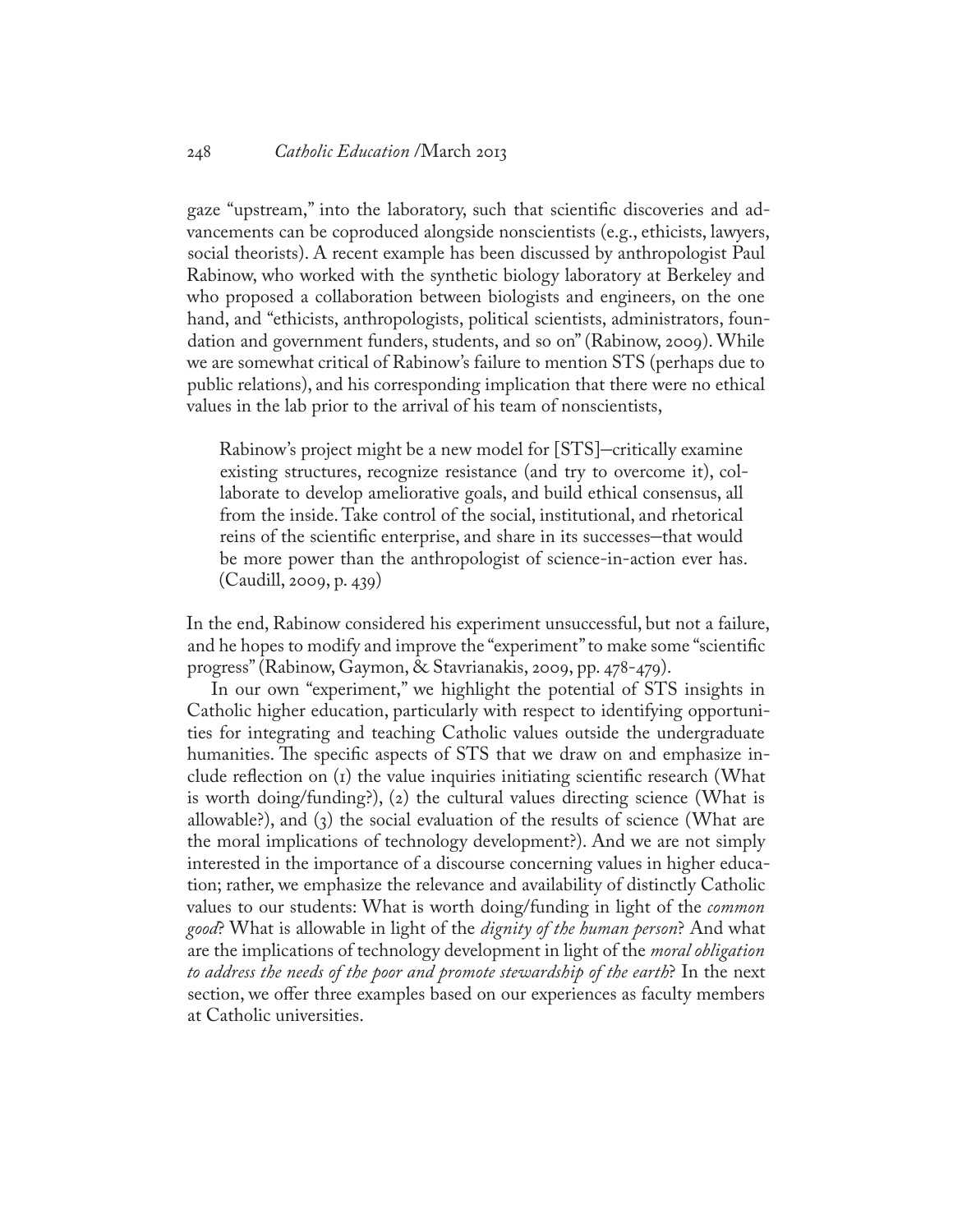## **Teaching STS Makes Visible the Cultural Context and Ethical Implications of Science and Technology**

Catholic teaching should have a place, if appropriate to the subject matter, in the various disciplines in the university. Students should be provided with adequate instruction on professional ethics and moral issues related to their profession and the secular disciplines. (United States Conference of Bishops, 1999)

Contemporary society is shaped by science and technology to such a profound degree that to be an effective leader, one must understand, engage, and shape social, scientific, and technical forces. However, the structure of most university curricula functions to compartmentalize science, technology, and society, as if they were three separate and distinct domains of human experience, rather than understanding them as mutually interpenetrating and reciprocally shaping each other. Students majoring in the arts and humanities may view science and technology simply as aspects of society they can passively consume or reject, while students in the natural sciences or engineering may be content with thinking about their laboratory work in isolation, seemingly disregarding the social conditions that shape their work and its broader societal impacts. These narrow perspectives inhibit the more complex and critical thinking students need in order to capably and responsibly shape our human future. This section presents three case studies of deploying STS to redress these problems and to advance the distinctly Catholic character of higher education at Santa Clara University (SCU) and Villanova University. The first case reports an initiative to teach all undergraduates the basic vocabulary and critical thinking skills to understand science and technology as social forces, and the impact of human values on their development. The second two cases present examples of teaching STS in professional schools: law and engineering. These cases are by no means comprehensive, but they help justify our assertion that teaching STS, especially to professionals, can help universities make progress toward the vision of Catholic education in ECE.

## **STS as an Undergraduate Core Curriculum Requirement**

Informed by its Jesuit tradition (Currie, 2011), Santa Clara University summarizes its mission as preparing leaders of competence, conscience, and compassion. Many alumni work in the technology industries of Silicon Valley, whether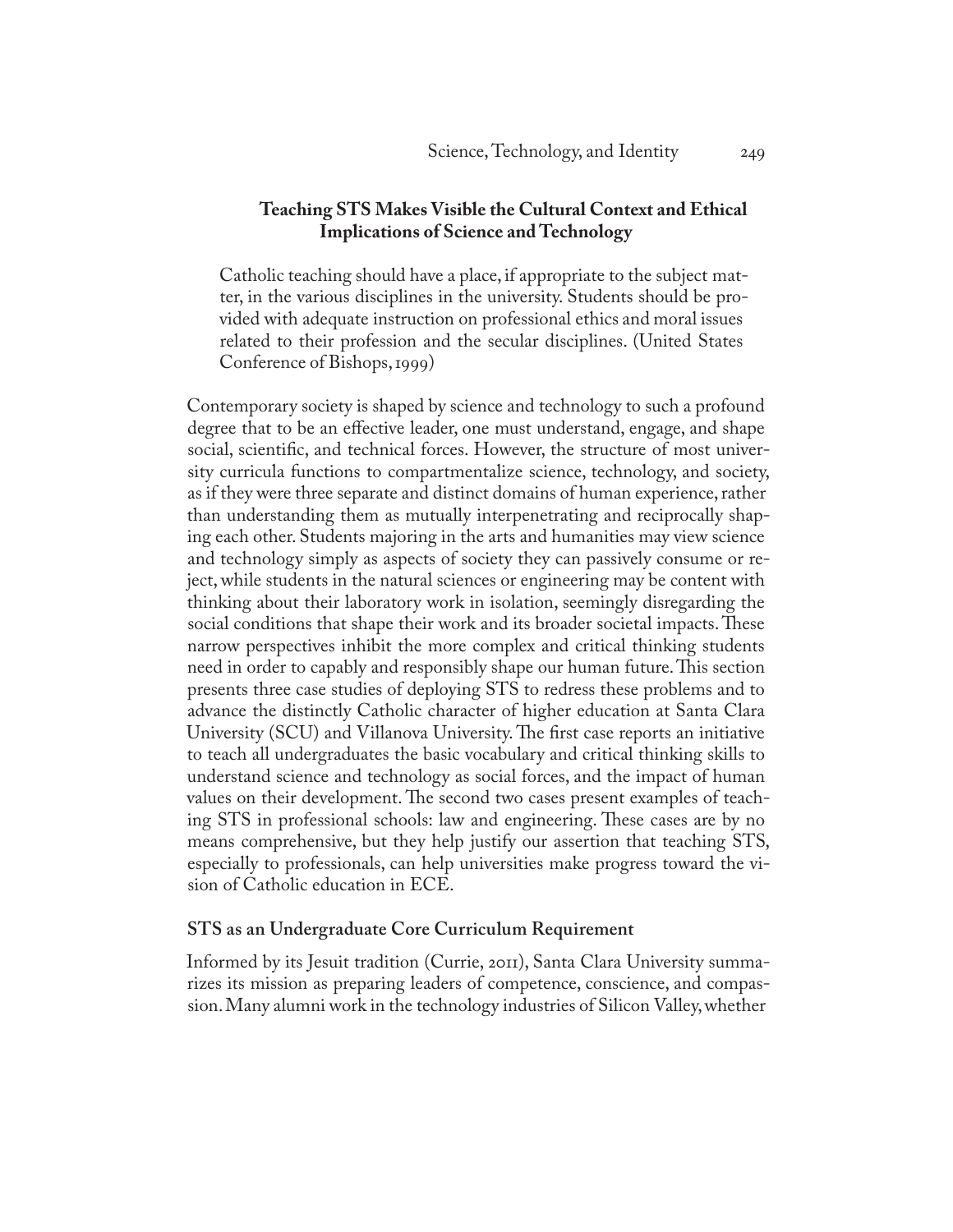graduating from engineering or business schools, or from arts and sciences. The 1988 undergraduate core curriculum instituted a technology requirement—innovative at the time, but in practice it merely required students to demonstrate the ability to use computing technology. Thus, science majors "learned science," and in other courses "learned how to use technology."

In 2005, the university began preparations for a new undergraduate core curriculum. The committee charged with these preparations determined that students in the natural sciences and engineering majors were developing strong scientific and technological skills, but that there was a need to help them develop the ability to think critically about the social implications of science and technology. Conversely, among other students, there is a certain "science-phobia," a resistance to learning about science, even by students who use personal technologies hourly. The committee proposed an STS approach to address these dual concerns. In 2007, the SCU faculty approved a new undergraduate core with a STS requirement:

Many of the most important choices that students will make in their lifetimes will concern whether and how they, their employers, and their government should develop, adopt, and regulate scientific and technological innovations. To make informed decisions, students will need to grasp scientific and technological developments, how they emerge, and their social impact. (Proposal, 2007, p. 20)

The purpose of STS in the core is to help students develop a more critical understanding of how science and technology actually operate in society, and to develop into responsible citizens and leaders in a scientific and technological complex world. These general learning goals were translated into specific learning objectives that would be used to evaluate new syllabi to fulfill the new core curriculum requirements:

- 1. Recognize and articulate the complexity of the relationship between science and/or technology and society.
- 2. Comprehend the relevant science and/or technology and explain how science and/or technology advance through the processes of inquiry and experiment.
- 3. Analyze and evaluate the social impact of science and/or technology and how science and/or technology are themselves impacted by the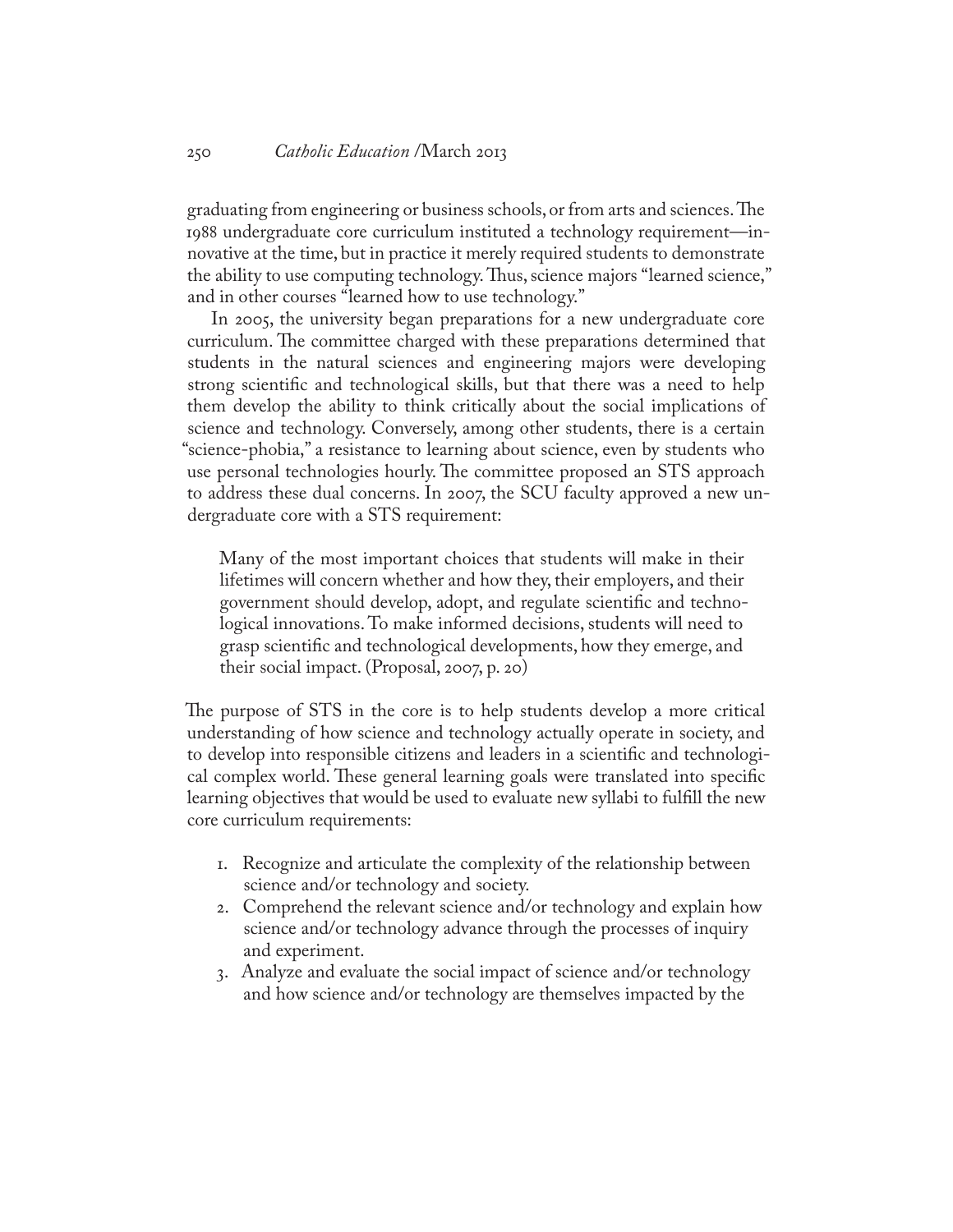## needs and demands of society.

These learning objectives reflect the desire that students learn about the mutual influences of science, technology, and society; the developmental processes of science and technology; and the social implications of these developments. The STS requirement is best taught at the junior level, since it builds upon foundational collegiate level material presented in introductory natural and social science classes. Faculty from virtually all departments developed new syllabi or redesigned old "technology course" syllabi for approval under these criteria. Learning objectives 1 and 3 were challenging for some natural science faculty to fulfill, and learning objective 2 required some social science and humanities faculty to teach more about the development of science and technology than they had typically done.

Santa Clara University (SCU) created the Center for Science, Technology and Society ("the center") in 1998 as one of three centers of distinction to advance its Jesuit Catholic identity. Partially in response to ECE, the university established this center, along with others dedicated to applied ethics and to Jesuit education, to express the university's values and to link the campus with local and global communities of interest. When the undergraduate core curriculum implemented the STS requirement, the center played a leadership role in faculty development and new course creation.

Several departments developed numerous new courses to fulfill this requirement. Some departments (e.g., anthropology, biology, environmental studies, and public health science) have demonstrated relatively more interest in interdisciplinary teaching. Sample classes include:

- 1. Sociology 49—Computers, Internet & Society
- 2. Biology/Environmental Studies 135—Biofuels: Sustainable Energy for the Future?
- 3. Communication 164A—Race, Gender & Public Health
- 4. Operation Management Information Systems 34—Science, Information Technology, Business and Society

Engineering students, however, do not fulfill the STS learning objectives in the same way as do other undergraduates. Learning objective 2, requiring comprehension of the developmental character of science and technology, is nec-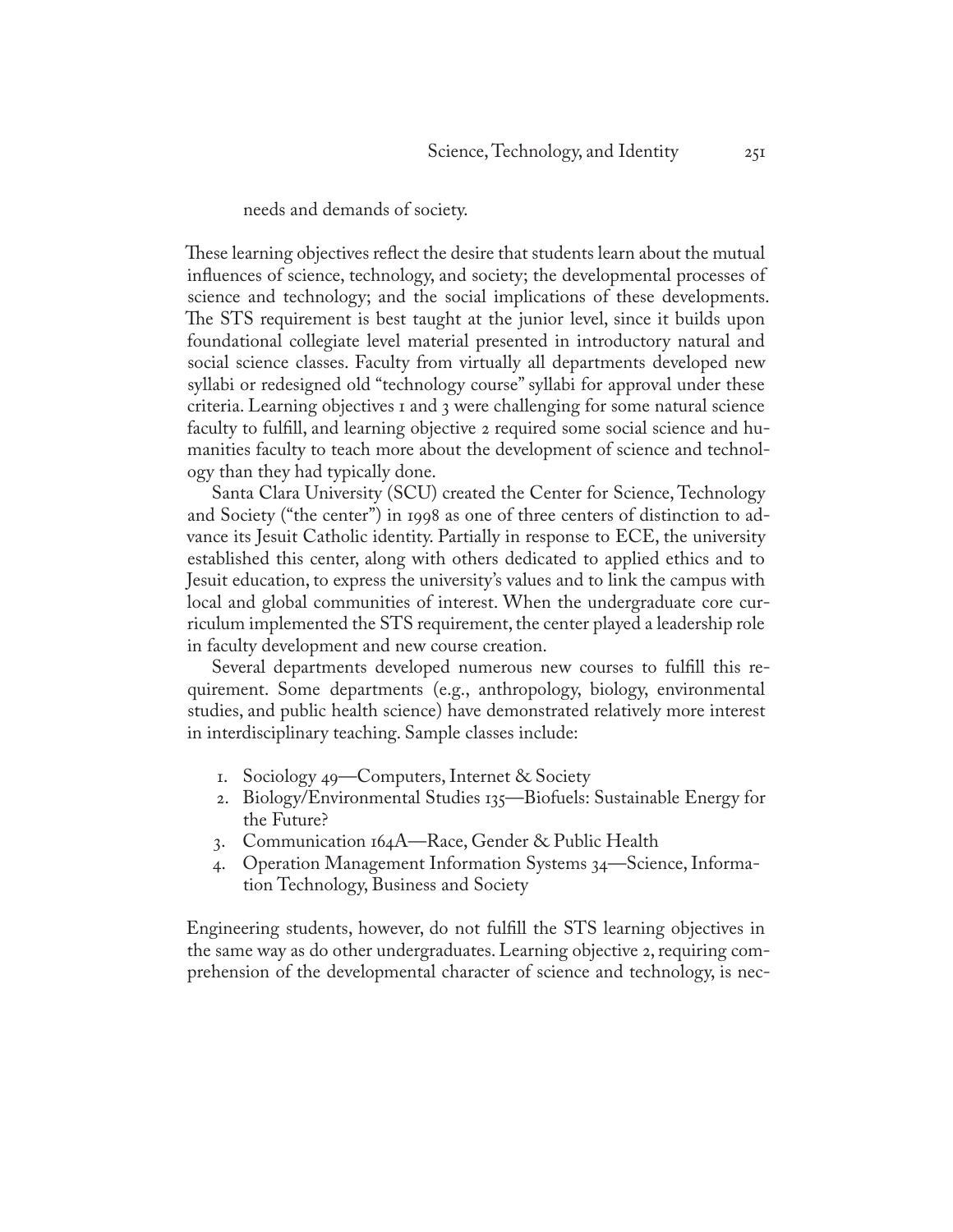essarily fulfilled by many required science courses. However, firms hiring our graduates have emphasized the critical importance of communication skills. Thus, engineering students are not required to take a dedicated STS course, but learning objectives 1 and 3 are embedded in a required first-year introduction to engineering and an upper-division technical writing course, as well as the senior capstone research projects.

SCU is one of very few schools with a STS requirement of all undergraduates, and the only Catholic university to do so. This component of the core invites students to comprehend the conditions under which science and technology arise, and their varied impacts on society. This is more likely to result in a realistic and sophisticated understanding of these social forces. In addition, it has focused the attention of a subset of faculty across multiple disciplines on STS approaches and methodologies in their research.

This requirement does not fulfill the philosophical vision held out by ECE. It does not require teaching the ethical implications of technology, nor does it, on its own, provide the basis for a dialogue between theology and science. However, it does open up pedagogical possibilities for evaluating the social influences on and social impacts of science and technology, and raise practical epistemological questions about the nature of human knowing and its relationship to other forms of human experience. Thus, as an undergraduate requirement within the core curriculum, it fosters conditions under which Catholic social teaching principles can be considered in dialogue with science and technology development. However, concurrent with the campus-wide deliberations about the new STS requirement, faculty transformed the undergraduate "combined sciences" major into a "public health science" major. This provides a broad, interdisciplinary framework for understanding how medical sciences can address the needs of those unable to access health care institutions, with a special attention to communicable diseases afflicting the poor, marginalized, and underserved. Public health science is the practical application of medical science for the common good. The design of this major reflects the broader evolution of thinking across the campus, and the desire to link science with social justice issues, and thus advance a distinctly Jesuit approach to health science.

## **STS in the Law School Curriculum**

The notion of integrating Catholic social teaching into the law school curriculum seems to be an easy case–legal education is concerned generally with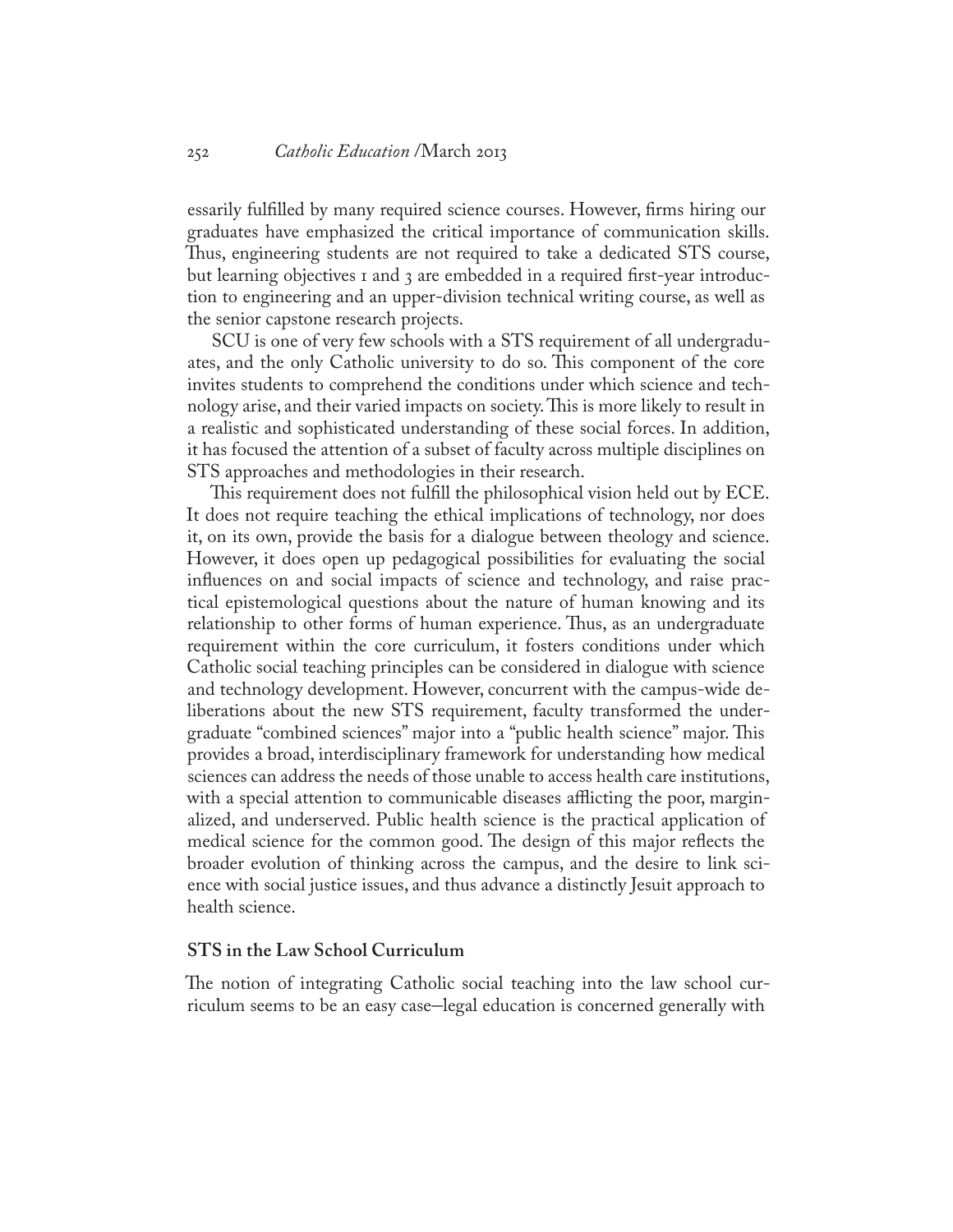justice and the rights and the responsibilities of citizens, and it is not difficult to see law practice as a vocation or calling with a moral purpose to serve clients. Family law, labor and employment law, and poverty law come to mind as natural candidates for integration. There is, however, resistance to the idea of teaching religion in law school, because the primary goal of legal education is to produce lawyers trained in law, everyone's law! Nevertheless, all law students are required to take a course in professional ethics, and while the core materials of that course are the rules of professional conduct, those rules (1) are not presented as exhaustive, (2) acknowledge that an attorney is guided by other moral sensibilities, and (3) imply that "professionalism" is a broader notion (or "calling") above and beyond the minimalistic rules. It is not unusual for law professors to supplement coverage of the rules with broader ethical reflections, including philosophical materials on ethics or justice, literary (or filmic) representatives of good and bad lawyers, or religious materials such as, in Catholic law schools, introductions to Catholic Social Teaching. Law students who view their legal education in pragmatic terms may not appreciate such "soft" materials, since most of them seem to feel that they are morally "formed" prior to law school, but the connection of moral values to law practice is neither invisible nor difficult to establish.

On the other hand, in courses that focus on the use of science and scientific expertise in law, including evidence (which includes scientific evidence as a topic among many other topics), advanced trial advocacy (which may include scientific expertise, but may only cover lay testimony), various administrative law courses (including product, pharmaceutical, and environmental regulation), and a general law and science course (an offering growing in popularity due to the importance of expert testimony in litigation and in agency contexts), the connection between science and social values is not initially self-evident. Indeed, most law students inherit an idealized image of science as a value-free arbiter of legal controversies. Unfortunately, many judges also share a fairly idealized image of science, which can lead to injustice in the results of litigation. By "idealize," we mean the tendency to see science as completely different from law, where law is viewed as a highly social, institutional, contested, and rhetorical enterprise, and science, by contrast, is objective, universal, and therefore somewhat above culture and its values, biases, and interests.

Students in science-related law courses should at least be introduced to the argument that judges who idealize science have a propensity toward two types of (oddly inconsistent) errors (Caudill & LaRue, 2006). First, a judge may be too strict and fail to recognize that expertise does not always rely on objective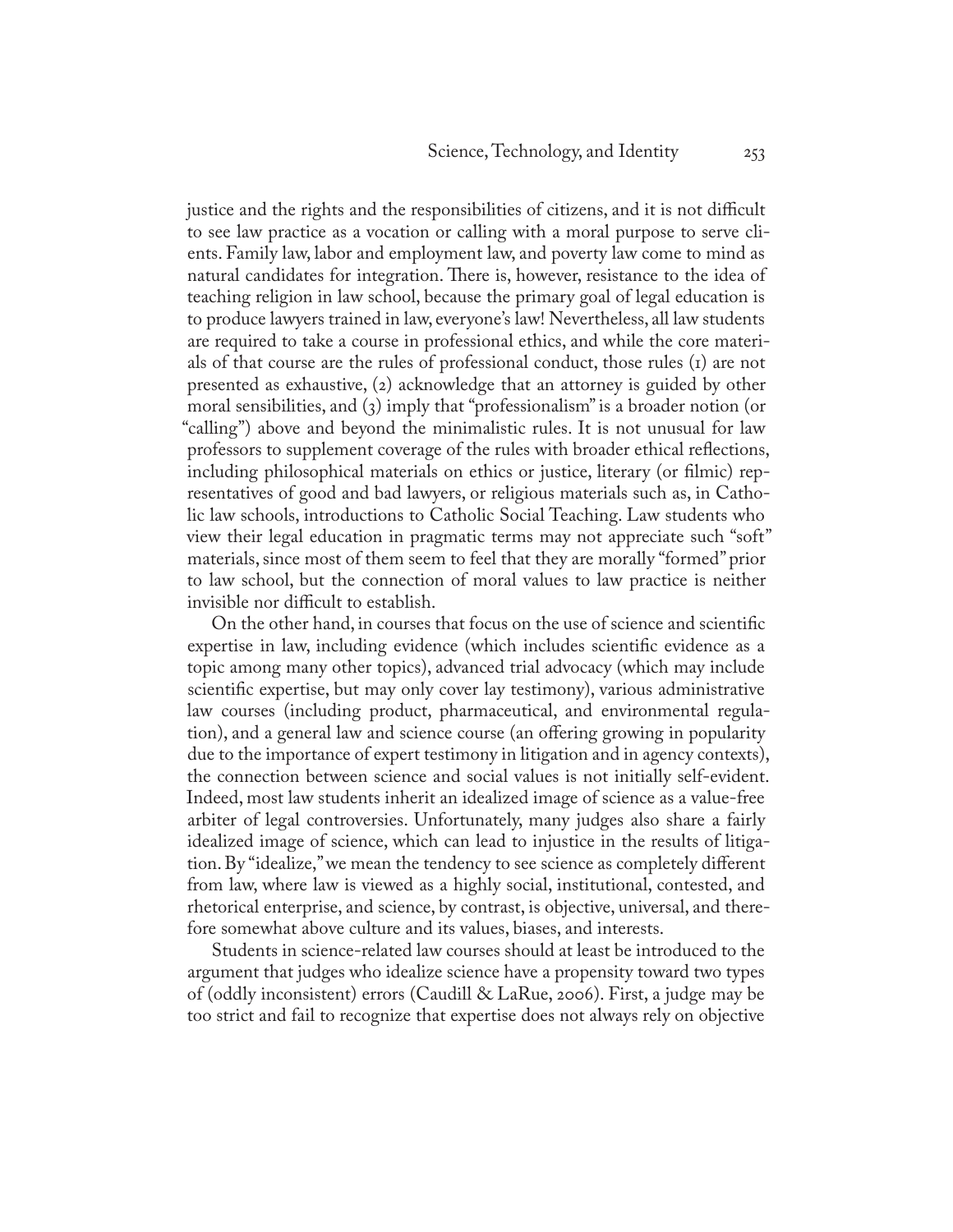measurement, and that science typically involves probability, uncertainty, and alternative explanatory models. That is, such a judge may reject the testimony of a good expert who concedes that science at its best is often tentative, contradictory, and probabilistic; faced with alternate explanatory models by two experts in conflict, such a judge will likely try to figure out which scientist is a charlatan and which is delivering truth. A more sophisticated explanation of such a conflict, based on STS, might be that science is based on reasonable beliefs and is subject to internal disagreements, and that pragmatic concerns and limitations affect scientific evaluations. Economic factors may also be at work, when the expert for one side, say a chemical company in a toxic tort suit, or a prosecutor with access to a crime lab, has control of more data and studies than a plaintiff or criminal defendant. Questions of economic injustice arise easily in this context.

The second error that idealizing judges make, perhaps unsurprisingly, is to be too gullible in the face of an expert who claims certainty, and who is admitted to testify solely on the basis of credentials and general acceptance of the testimony in previous lawsuits, even if that deference is not earned by methodological rigor. The recent (and ongoing) crisis in forensic science supports the concern that many of the forensic "science" identification methods relied on by prosecutors and judges lack any real scientific basis. STS insights can go a long way in explaining how the *social* authority of science can outrun the actual scientific credibility of "legal" or "courtroom" science. The idealization of science affects not only some judges, but also those serving on the jury who defer quickly to a forensic scientist, without regard to the broader standards of the scientific community. Injustice can result in the name of science.

Turning briefly to the policy-making context, there is a substantial literature concerning the influence of political and economic interests at the level of expertise in regulation. Health, safety, and environmental advocates accuse industry of interfering with good science by attacking it as inadequate to justify regulations:

Manufacturing uncertainly and promoting inappropriate criteria for assessing the quality of evidence...are central elements of a strategy for opposing regulation, impeding discussion of values and societal priorities, and closing out input from those whose health and quality of life are impacted by regulatory decisions. (Hoppin & Clapp, 2005, p. S8)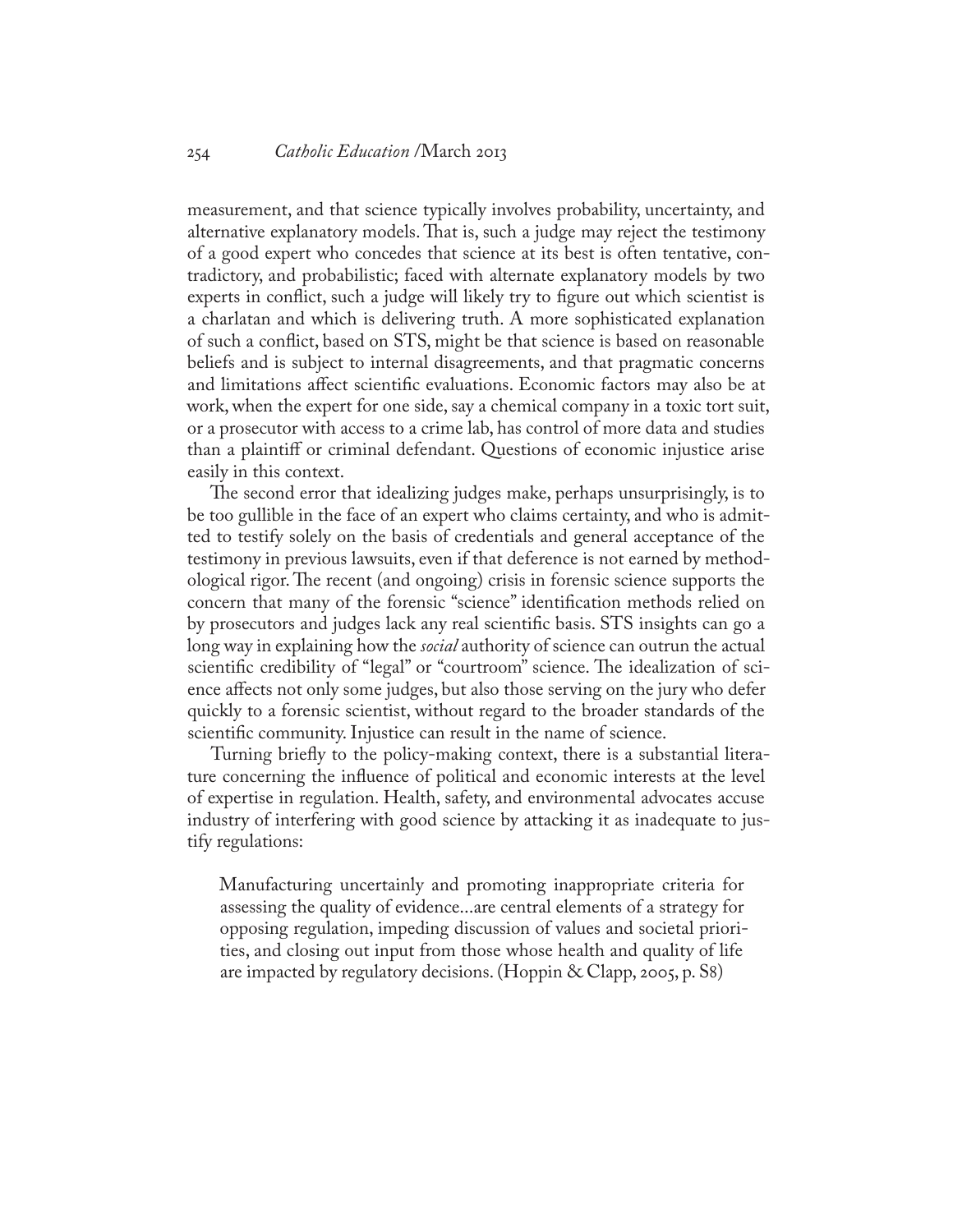Claims of too much uncertainty, and promotion of unreasonably high standards of evidence, are examples of strategic idealizations of science, because they suggest that good science avoids tentative conclusions, consensual assumptions, and the need for further research. Industry is also regularly accused of funding studies that support the safety of its products, implying that the resulting scientific conclusions are interested, not objective. (This, too, is an idealization of science, as if inevitable motivations, funding, and research expectations are markers of bad science; fraud, of course, *is* a marker of bad science.)

From the side of industry, activists are likewise accused of politicizing science. For example, a recent *Wall Street Journal* editorial claimed that Agriculture Secretary Tom Vilsack, in a "jaw-dropping" move, had

invited activists and biotech critics to shape the agency's regulatory decision on a biotech product. If the precedent stands, it could permanently politicize a system that is supposed to be based on science. (*Wall Street Journal*, 2010)

Vilsack suggested, the editorialist explained, "that science itself is subjective, and that he could have three different groups bring him three different supposedly scientific opinions" on the risks of the product, which was unthinkable to the editorialist. The first study submitted, it seems, was *science*, the answer, and any studies by "activists" were merely "supposedly scientific opinions." Without entering that debate, our point is that the use of science in agency proceedings is not black and white, clear and simple, science versus politics. Politics is in the eyes of the beholder, and the STS tradition helps explain how social and political values get intertwined when science enters the political realm.

The more interesting question is: What social values are driving these debates putatively about science? The identification of social values (hidden in idealized accounts of science) is an important part of the literature associated with STS. Once students get beyond the illusion of science as involving no values, interests, funding sources, uncertainty, or assumptions, then they can begin the critical task of deciding which values, interests, funding sources, uncertainties, and assumptions are, respectively, useful, illegitimate (because they interfere with good science), suspicious, acceptable, or ethical. Values are only irrelevant if one holds an idealized conception of the scientific enterprise. Because values are relevant in science, questions arise in legal processes and institutions (that *listen* to science) about protecting the poor and vulnerable,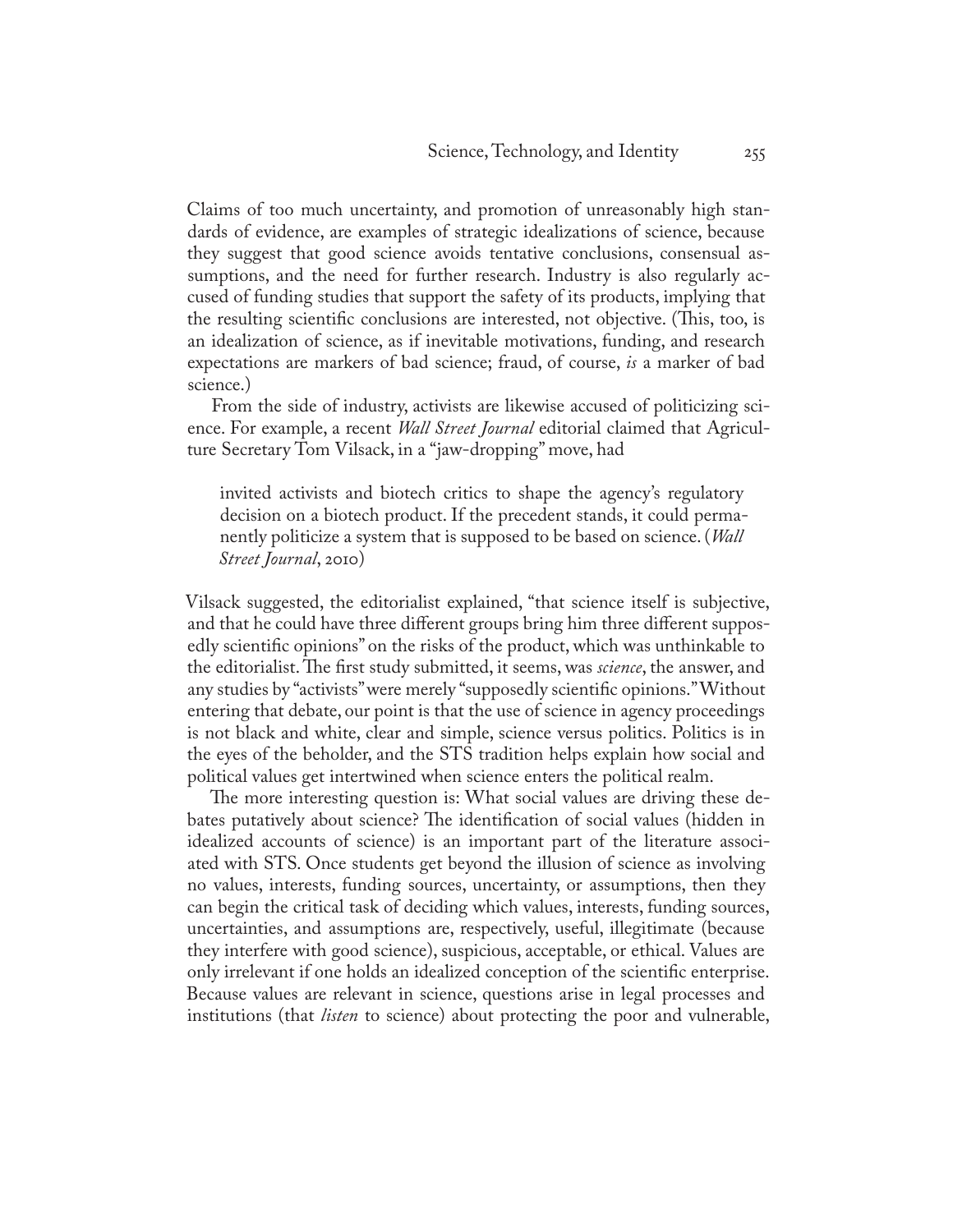stewardship of creation, and the need for a healthy community.

Here is the opportunity for, or link to, Catholic higher education. Science in legal contexts (including science-based law and decision making) is not a neutral ground where nature and facts simply speak and we listen and record data. Rather, science is a field of controversy, with options to decide how much risk is appropriate, when do we know enough to regulate, and who will protect the vulnerable when the voices of the powerful are loudest? Catholic legal education is already attuned to law practice as a calling to public service, as a vocation with a purpose—many law students already imagine giving their talents to represent a client who cannot afford an attorney, or to mediate a dispute toward fairness. The significance of integrating STS into Catholic legal education is to extend the notions of public service, purpose, and moral agency into the field of law and science. Instead of viewing science and technology as producing inevitable results (without regard to human culture), students can be taught that there is room for conscience, moral imagination, and overcoming economic injustice in the fields of science and technology, whether in environmental protection, pollution abatement, public health initiatives, pharmaceutical regulation, or even evaluation of the quality of courtroom expertise. Classroom conversations about justice for all, human dignity, the common good, and stewardship of the earth need not be viewed as dispensable add-ons at a Catholic law school, but are actually central to the discourse of legal processes and institutions.

#### **Frugal Innovation: Engineering as Applied STS for the Common Good**

The mission of SCU's Center for Science, Technology, and Society (the center) is to accelerate global, innovation-based entrepreneurship in service to humanity. It works closely with an international network of entrepreneurs pursuing social goals (e.g., the United Nation's Millennium Development Goals). Social entrepreneurs create businesses to achieve social goals, such as water and energy services, education, and microfinance (Bornstein & Davis, 2010; Elkington & Hartigan, 2008). The center's signature program, the Global Social Benefit Incubator (GSBI), was launched in 2002. It recruits social entrepreneurs from around the world and helps them scale up their enterprises to meet the needs of the poorest world populations. These social enterprises are creating markets that can provide, at an affordable price, essential goods and services to very poor communities.

In partnership with the School of Engineering, the center launched the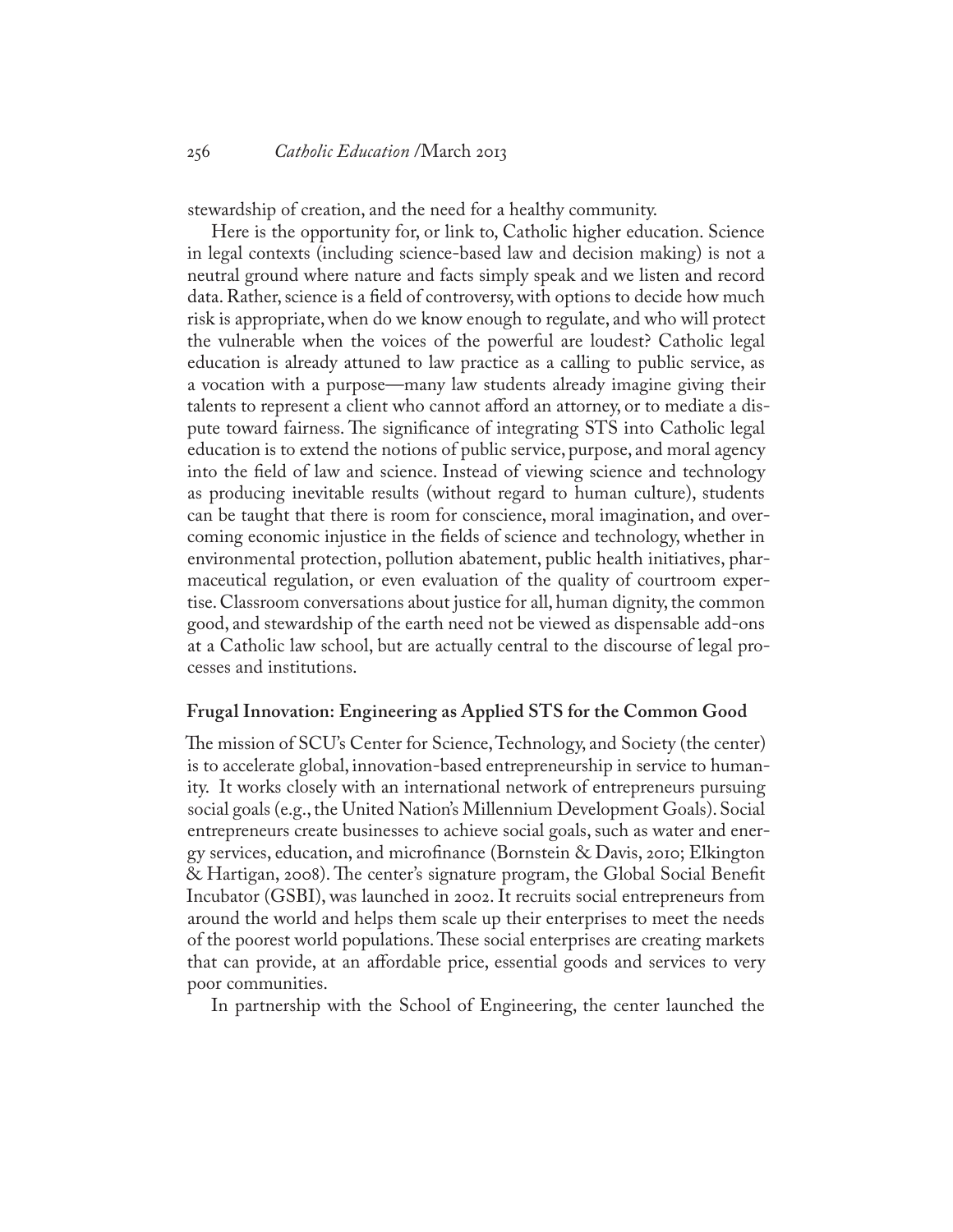Frugal Innovation Lab in 2010 to develop accessible, affordable, and appropriate technologies for emerging markets. This built upon a graduate STS minor offered by the School of Engineering. Frugal innovation is a technology development paradigm linking engineers and social entrepreneurs to address the basic economic needs of communities living in extreme poverty. Frugal innovation differs from conventional product development because it begins with the question: How can the needs of extremely poor communities be met using novel business enterprises and simple, rugged, affordable technologies? Frugal innovation takes seriously the design constraints present in the lives of people living in underserved communities, such as no grid power system; no water distribution or sanitation systems; inconsistent transportation systems; and erratic employment and household incomes. Thus, frugal innovation addresses the goals of all three pillars of sustainable development: environmental protection, economic development, and social equity. When frugal innovations are combined with social entrepreneurship strategies, genuine progress toward sustainability goals is possible at the community and regional scale.

The physical space of the Frugal Innovation Laboratory has been designed to foster faculty-student collaborative research on specific projects, while the Frugal Innovation program has provided funding. The Frugal Innovation Lab—usually in partnership with Silicon Valley technology research laboratories, social entrepreneurs, or international development organizations—researches and develops technologies to address the same types of human needs as the GSBI:

- *1. Clean energy*: renewable forms of energy generation and distribution for communities without access to an electrical grid power, for example, with portable solar lanterns and village-scale micro-grids (Aron, Kayser, Liautaud, & Nowlan, 2009).
- *2. Clean water*: purification, distribution, rapid assessment, and waste disposal technologies for communities without water systems, for example, with community-based reverse osmosis water treatment plants, and technologies based on mobile phones to assess water purity (Hammond , Koch, & Noguera, 2009).
- *3. Public health*: public health information and management, for example, using cell phones to verify the veracity of pharmaceutical labels and telemedicine clinics in remote villages (Sandhu, 2011).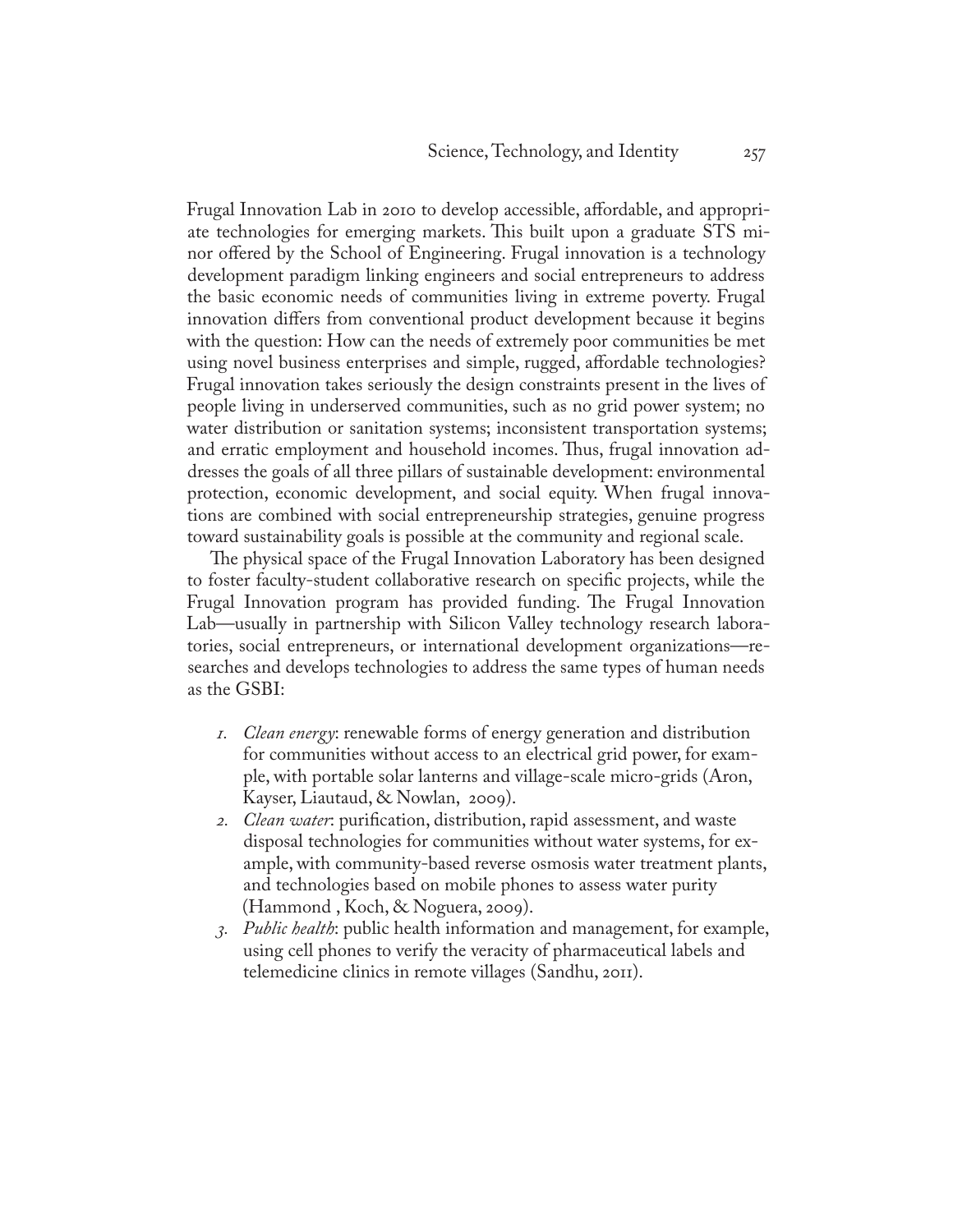Technologies developed for the US market fail in these types of social environments. Innovation in this context requires understanding the "base of the pyramid" market and environmental conditions in the developing world (Prahalad & Hammond, 2002). Silicon Valley firms are quite aware of the market potential in the developing world, and are looking to hire engineers who can develop technologies for use in underserved communities.

The principles of frugal innovation are taught as units within the first-year introduction to engineering and other undergraduate courses; as dedicated technical electives for undergraduates; as a dimension of senior engineering design research projects; in public health science classes; and in a dedicated sequence of graduate engineering courses. These courses present the key features of frugal innovation, such as rugged design, affordability, simplification, renewability, and reliance on local materials and manufacturing. Three graduate engineering courses have been particularly popular:

- 1. Engineering 336. Engineering for the Developing World.
- 2. Engineering 338. Mobile Applications and Instrumentation for Emerging Markets.
- 3. Engineering 340. Clean Energy for the Developing World.

A new course titled Innovation, Design and Spirituality integrates the social, human, ethical, aesthetic, and creative dimensions of frugal innovation for graduate engineering students. This course emphasizes the "why" and the "who" of frugal innovation: Why and how should engineers address the technology needs of economically marginalized communities? And who are the kinds of engineers that are able to create frugal innovation strategies? These types of questions prompt students to address their own vocation, or life purpose. Readings and class discussions investigate the nature of innovation through the lenses of social justice, spirituality, vocation, the creative arts, and engineering.

The Frugal Innovation Lab and associated curriculum prompt students to develop technological problem-solving skills under conditions of poverty, but equally important is its challenge to reflect upon how they might place their skills at the service of the human family. Frugal Innovation requires students to understand the profession of engineering within a much broader social context: a global society in which more than a billion people live in extreme poverty in critical need of technology solutions. Although this is of genuine interest only to a minority of engineering students, those who are attracted find frugal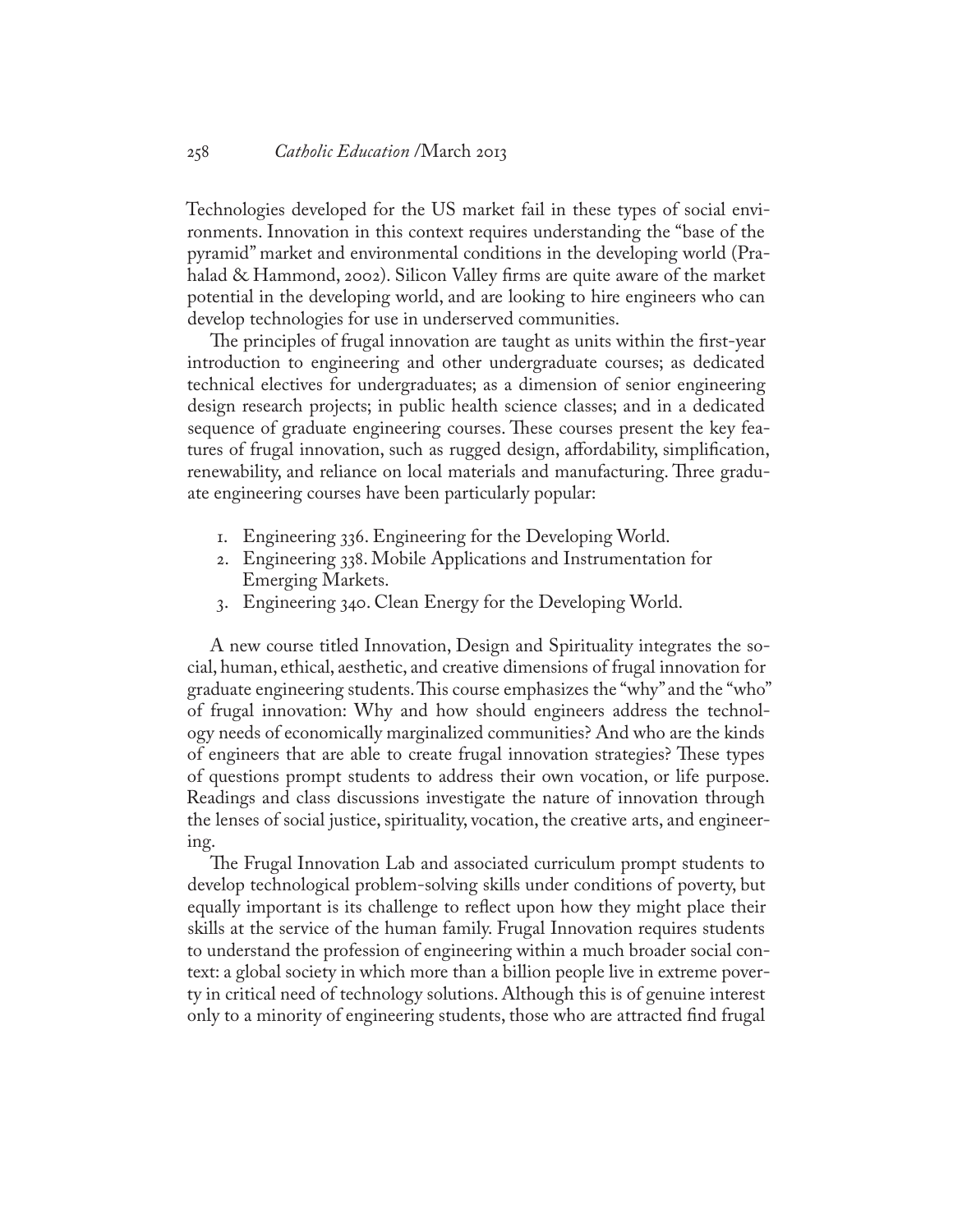innovation a very compelling paradigm. The profession of engineering is thus tacitly presented as having ethical duties to foster a more authentic form of human development, as articulated by Pope Benedict XVI in the social encyclical, *Caritas in veritate* (Benedict XVI, 2009). The Frugal Innovation paradigm integrates human need into the engineering design process, and thus integrates a discernment process (whether named or not) into the pedagogy itself. The educational experience of frugal innovation facilitates the linkage, whether explicit or tacit, of social need and technology development. In other words, it structures the learning experience as a practical and technical exercise in moral imagination ( Johnson, 1993), for it invites students to consider how they might use their gifts in service to the poor and underserved, and asks engineering students to bring a broader framework of moral concerns to their own professional decisions.

## **Conclusion: Teaching Science to Foster the Moral Imagination of Professionals**

Nothing seems easier for the philosophical mind than to delineate an abstract ideal to be sought after by a school; and nothing seems harder– judging from the rarity of its appearance–than to show the correlation of such an ideal program with the actual work of education. (Lawler, 1959, p. 31)

 Science and technology are powerful forces within society, and the professions are powerful, in part, because they deploy them. At the same time, human values have shaped the practice of science and the development of technologies. These are more than epistemological assertions. Millions of professionals of all kinds work at the intersection of science, technology, and society on a daily basis. The education of professionals can shape professionals' understanding of how these forces are related—or can tacitly present them as unrelated.

This article has proposed that the interdisciplinary field of STS can assist Catholic higher education institutions in advancing their distinctly Catholic mission. The STS framework does not necessarily foster Catholic identity, and teaching STS does not necessarily prompt students to reflect on their own vocation and life purpose. However, teaching STS in the context of a Catholic university creates the pedagogical situation in which students can bring what they are learning about ethical reasoning and moral imagination to bear on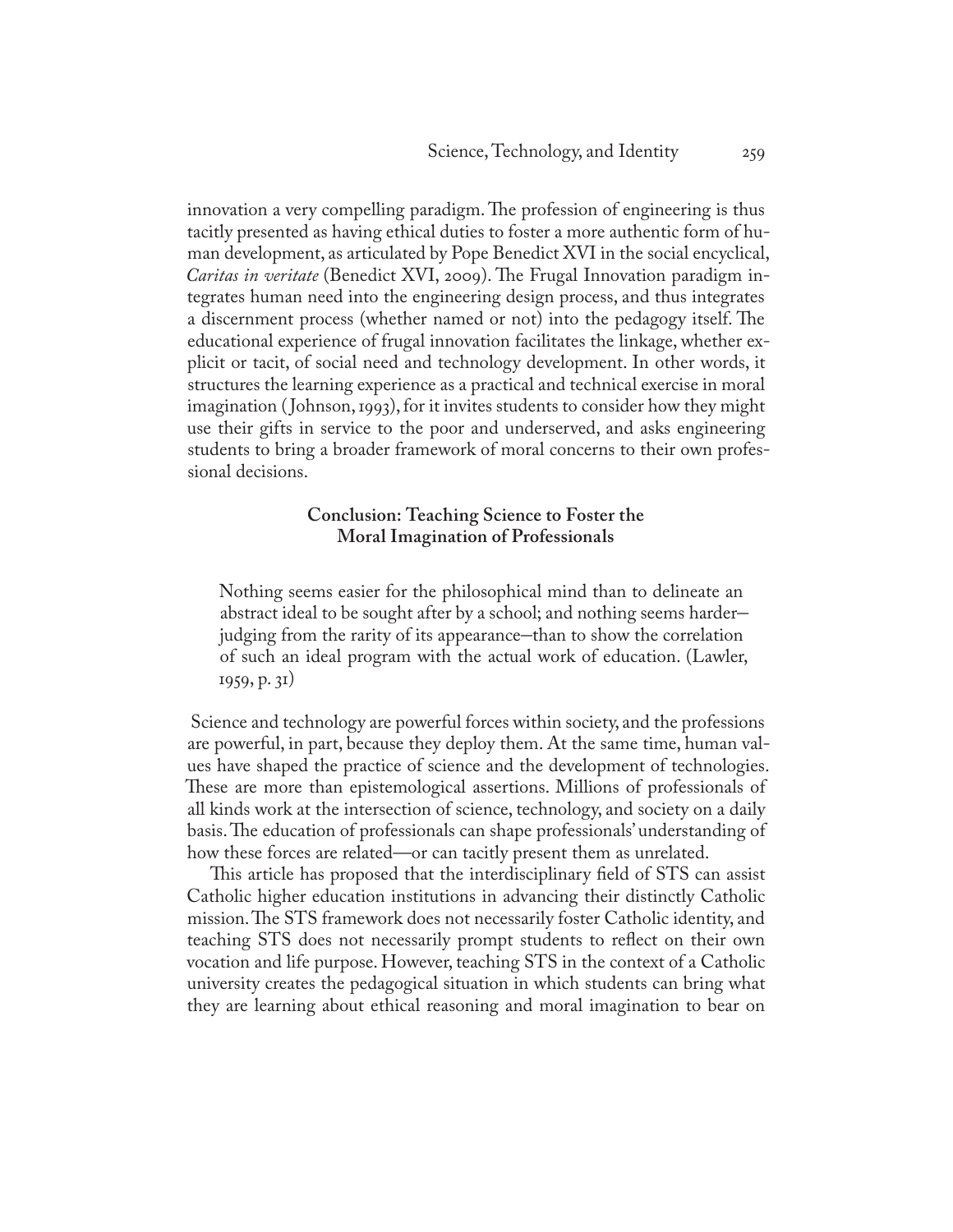how society makes choices about science and technology, and how they in turn might use and advance science and technology in their own professional lives.

Catholic universities can draw from the field of STS to extend their core commitments to linking knowledge and practical wisdom. This, in turn, can help universities fulfill the vision of ECE by foregrounding culture as a context for knowing, and for dialogue between disciplines within culture. Teaching STS is not appropriate for foundational natural science courses, but can be helpful in understanding the application of science and technology in most disciplines at the upper division level. More importantly, it is highly congruent with the mission of professional schools, such as law and engineering. We conclude that the field of STS holds out the promise of assisting Catholic higher education in its mission by making visible the fundamental role of culture in shaping science and technology as social forces with the potential to promote the good. This analytical framework can serve as a robust foundation for helping Catholic higher education fulfill the moral vision of ECE. There have been pilot assessments done of some elements of STS education at Santa Clara University, but these initiatives are too new to have been fully assessed. Any effort to assess STS education at a Catholic university should investigate how this might contribute to more integral student learning, reflecting a Catholic approach to the relationship of knowledge, wisdom, and vocational praxis.

By educating professionals in this way, Catholic higher education can provide greater service to society, for its graduates will be able to extend critical moral reasoning into social decisions affecting science and technology. The integration of STS into the curriculum of Catholic higher education can prompt students to exercise their moral imagination, and to creatively discern how their professional choices might result in ethically preferable outcomes ( Johnson, 1993). Science and technology can thus be understood as social forces, but also as instruments with the potential for fostering a more just, sustainable, and ethical world.

*Acknowledgments: Phyllis Brown, Aleksandar Zecevic, and Kenneth Manaster provided helpful feedback on an earlier version of this text. The research assistance of Joe Canamucio ( J.D. candidate 2013, Villanova University) is gratefully acknowledged.*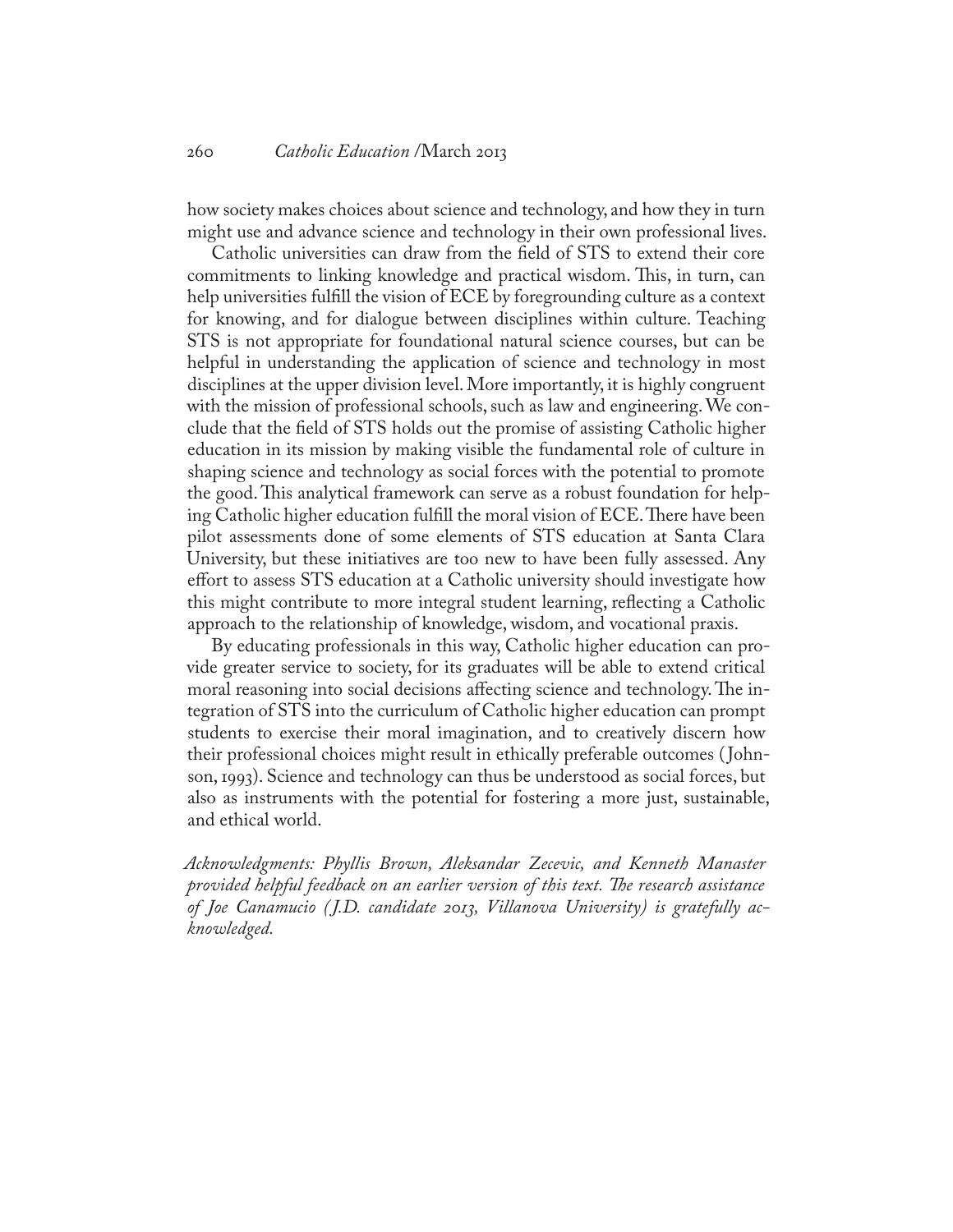#### **References**

- Aron, J., Kayser, O., Liautaud, L., and Nowlan, A. (2009). *Access to energy for the base of the pyramid*. Paris, France: Hystra.
- Baglio, M. (Ed.) (1999). *The science studies reader*. New York, NY: Routledge.
- Barbour, I. (2000). *When science meets religion: Enemies, strangers, or partners?* San Francisco, CA: HarperOne.
- Benedict XVI. (2009). *Caritas in Veritate*.
- Bornstein, D. & Davis, S. (2010). *Social entrepreneurship: What everyone needs to know.* London, England: Oxford University Press.
- Bourdieu, P. (1999). The specificity of the scientific field and the social conditions of the progress of reason. In M. Baglio (Ed.), *The science studies reader* (pp. 31-50). New York, NY: Routledge.

Campbell, R. (2005). Students' views on the relationship between religion and science: Analysis of results from a comparative survey. *Canadian Review of Sociology and Anthropology*, 42(3), 249-265.<http://dx.doi.org/10.1111/j.1755-618X.2005.tb00839.x>

- Caudill, D. (2009). Synthetic science: A response to Rabinow. *Law and Literature*, 21(3), 431- 444. <http://dx.doi.org/10.1525/lal.2009.21.3.431>
- Caudill, D. & LaRue, L. (2006). *No magic wand: The idealization of science in law*. Lanham, MD: Rowman & Littlefield Publishers.
- Collins, H. & Evans, R. (2002). The third wave of science studies: Studies of expertise and experience*. Social Studies of Science*, 32(2), 235-296.
- Currie, C. L. (2011). Pursuing Jesuit, Catholic identity and mission at U.S. Jesuit colleges and universities. *Catholic Education: A Journal of Inquiry and Practice*, 14(3), 146-158.
- Dixon, T. (2005). Religion and science. In Hinnells, J. (Ed.), *The routledge companion to the study of religion* (pp. 256-272). London, England: Routledge.
- Dosen, A. (2000). Communicating identity and the challenge of Ex Corde Ecclesiae. *Catholic Education: A Journal of Inquiry and Practice*, 4(2), 170-206.
- D'Souza, M. (2002). Ex Corde Ecclesiae, culture, and the Catholic university. *Catholic Education: A Journal of Inquiry and Practice, 6*(2), 215-232.
- Elkington, J. and Hartigan, P. (2008). *The power of unreasonable people: How social entrepreneurs create markets that change the world.* Cambridge, MA: Harvard Business Press.
- Hacking, I. (2000). How inevitable are the results of successful science? *Philosophy of Science*, 67 (Proceedings), S58-S71.
- Hammond, A., Koch, J., & Noguera, F. (2009). The need for safe water as a market opportunity. *Innovations: Technology Governance Globalization*, 4(3), 107-118.
- Haught, J. F. (1995). *Science and religion: From conflict to conversation*. Mahwah, NJ: Paulist Press.
- Hayes, Z. (2001). *The gift of being: A theology of creation*. Collegeville, MN: The Liturgical Press.
- Haynes, R. (1994). *From Faust to Strangelove: Representations of the scientist in western literature.* Baltimore, MD: Johns Hopkins University Press.
- Heft, J. (2010). Distinctly Catholic: Keeping the faith in higher education. *Commonweal*, March 26, 2010, p. 10.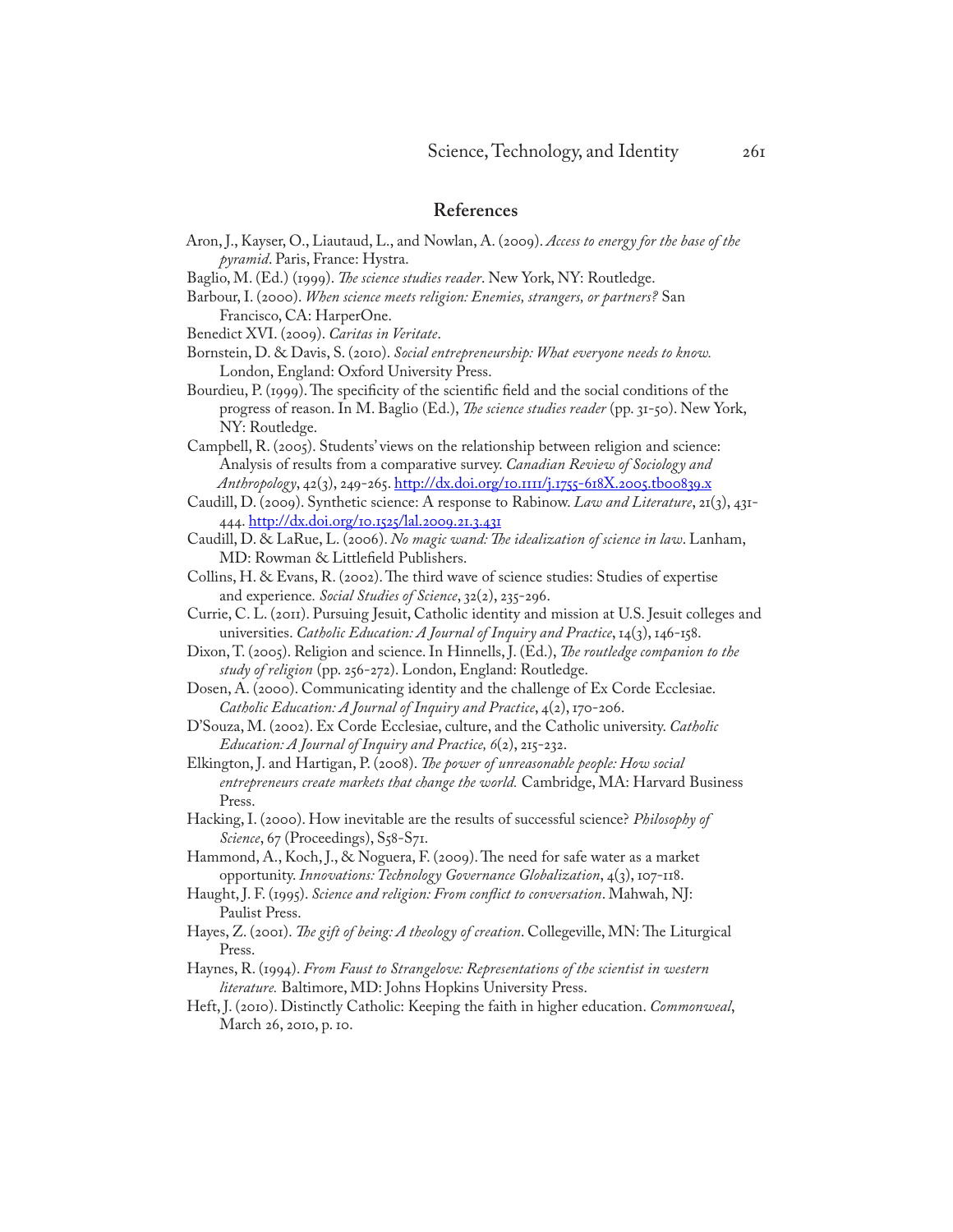- Hellwig, M. K. (2000). The Catholic intellectual tradition in the Catholic university. In A. J. Cernera and O. J. Morgan (Eds.), *Examining the Catholic intellectual tradition*. Fairfield CT: Sacred Heart University Press.
- Hess, D. (1995*). Science and technology in a multicultural world: The cultural politics of facts and artifacts*. New York, NY: Columbia University Press.
- Hoppin, P. J. & Richard Clapp, R. (2005). Science and regulations: Current impasse and future solutions. *American Public Health*, 95(S1), S8-S12. [http://dx.doi.org/10.2105/](http://dx.doi.org/10.2105/AJPH.2004.059626) [AJPH.2004.059626](http://dx.doi.org/10.2105/AJPH.2004.059626)
- Jain, S., & Koch, J. (in review). Social entrepreneurship in the provision of clean energy: Towards an organizing framework of market creation for underserved communities (1- 17).
- Janosik, C. (1999). An organizing framework for specifying and maintaining Catholic identity in American Catholic higher education. *Catholic Education: A Journal of Inquiry and Practice,* 3(1), 15-32.
- John Paul II (1988). Our knowledge of God and nature: physics, philosophy and theology (Letter of Pope John Paul II to the Reverend George V. Coyne, S.J., Director of the Vatican Observatory). *L'Ossevatore Romaano* (Weekly edition in English), xxi, n. 46 (1064), Nov. 14, 1988. Retrieved May 6, 2012 from [http://www.vatican.va/holy\\_father/](http://www.vatican.va/holy_father/john_paul_ii/letters/1988/documents/hf_jp-ii_let_19880601_padre-coyne_en.html) [john\\_paul\\_ii/letters/1988/documents/hf\\_jp-ii\\_let\\_19880601\\_padre-coyne\\_en.html](http://www.vatican.va/holy_father/john_paul_ii/letters/1988/documents/hf_jp-ii_let_19880601_padre-coyne_en.html). Reprinted in Russell, R.J., Stoeger, W.R., Pope John Paul II, & Coyne, G.V. (1990). *John Paul II on Science and Religion: Reflections on the New View from Rome*. Rome, Italy: Vatican Observatory Publications.
- Johnson, M. (1993). *Moral imagination*. Chicago, IL: University of Chicago Press.
- Kitcher, P. (1998). A plea for science studies. In Koertge, N. (Ed.), *A house built on sand: Exposing postmodernist myths about science* (pp. 32-56)*.* New York, NY: Oxford University Press.
- Latour, B. (1996). *We have never been modern* (Trans. Porter, C.). Cambridge, MA: Harvard University Press.
- Lawler, J. G. (1959). *The Catholic dimension in higher education*. Westminster, MD: Newman Press.
- Lenoir, T. (1999). Was the last turn the right turn? The semiotic turn and A.J. Greimas. In Baglio, M. (Ed.), *The science studies reader* (pp. 290-301). New York, NY: Routledge.
- Mahner M. & Bunge, M. (1996). Is religious education compatible with science education? *Science and Education*,  $\zeta(2)$ , 101-123.<http://dx.doi.org/10.1007/BF00428612>
- Martin, E. (1994). *Flexible bodies: Tracking immunity in American culture—From the days of Polio to the age of AIDS*. Boston, MA: Beacon Press.
- Mengler, T. (2010). Why should a Catholic law school be Catholic? *Journal of Catholic Social Thought*, 7(2), 211-229. <http://dx.doi.org/10.5840/jcathsoc2010721>
- Morey, M.M. & Piderit, J.J.S. (2006). *Catholic higher education: A culture in crisis*. New York, NY: Oxford University Press.
- Orsy, L. (1987). *The Church: Learning and teaching*. Wilmington, DE: Michael Glazer, Inc.

Potter, J. (1996). *Representing reality: Discourse, rhetoric, and social construction.* 

London, England: Sage Publications.